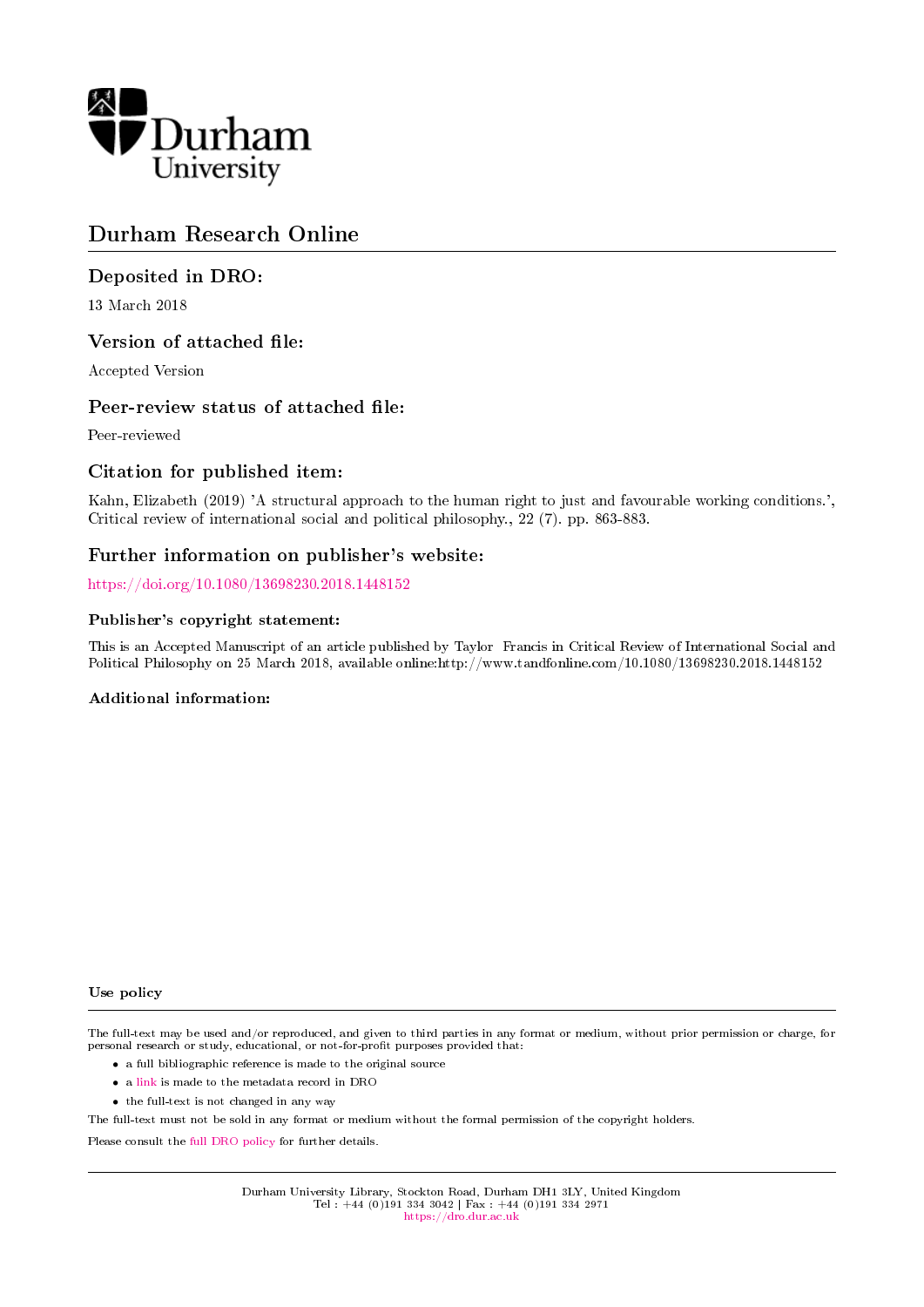# **A structural approach to the human right to just and favourable working conditions** Elizabeth Kahn, School of Government and International Affairs University of Durham, UK

elizabeth.kahn@durham.ac.uk

**Word count:** 10,062

# **Introduction**

The human right to just and favourable working conditions offers a promising way of articulating the injustice suffered by workers who toil in substandard conditions. However, if we take seriously the objection that, for many workers living in poor countries, neither their employer nor their government can responsibly fulfil the right at this time, we may be tempted to reject the idea that there can be such a right. This paper argues that even if we accept the claim that in many cases employers and state governments cannot or should not unilaterally fulfil the right, we need not abandon the idea that that it is a universal human right. In the sections that follow I propose a *structural* understanding of the right, according to which the human right outlines how *social structure* must be as a matter of fundamental justice. This is in contrast to the standard *claim-based* understanding, which requires that for there to be a human right it must be the case that for every human we can identify an agent whom their claim is against, specify what the claim requires, and show that fulfilment of the claim constitutes the fulfilment of the right and is in fact owed to the right-holder. The paper outlines how the right to just and favourable conditions of work runs into difficulties in fulfilling these conditions when understood as a claim against the individual's employer or government. The paper then suggests that if we instead identify the right as a standard that must be met by the social structure, such obstacles are averted, and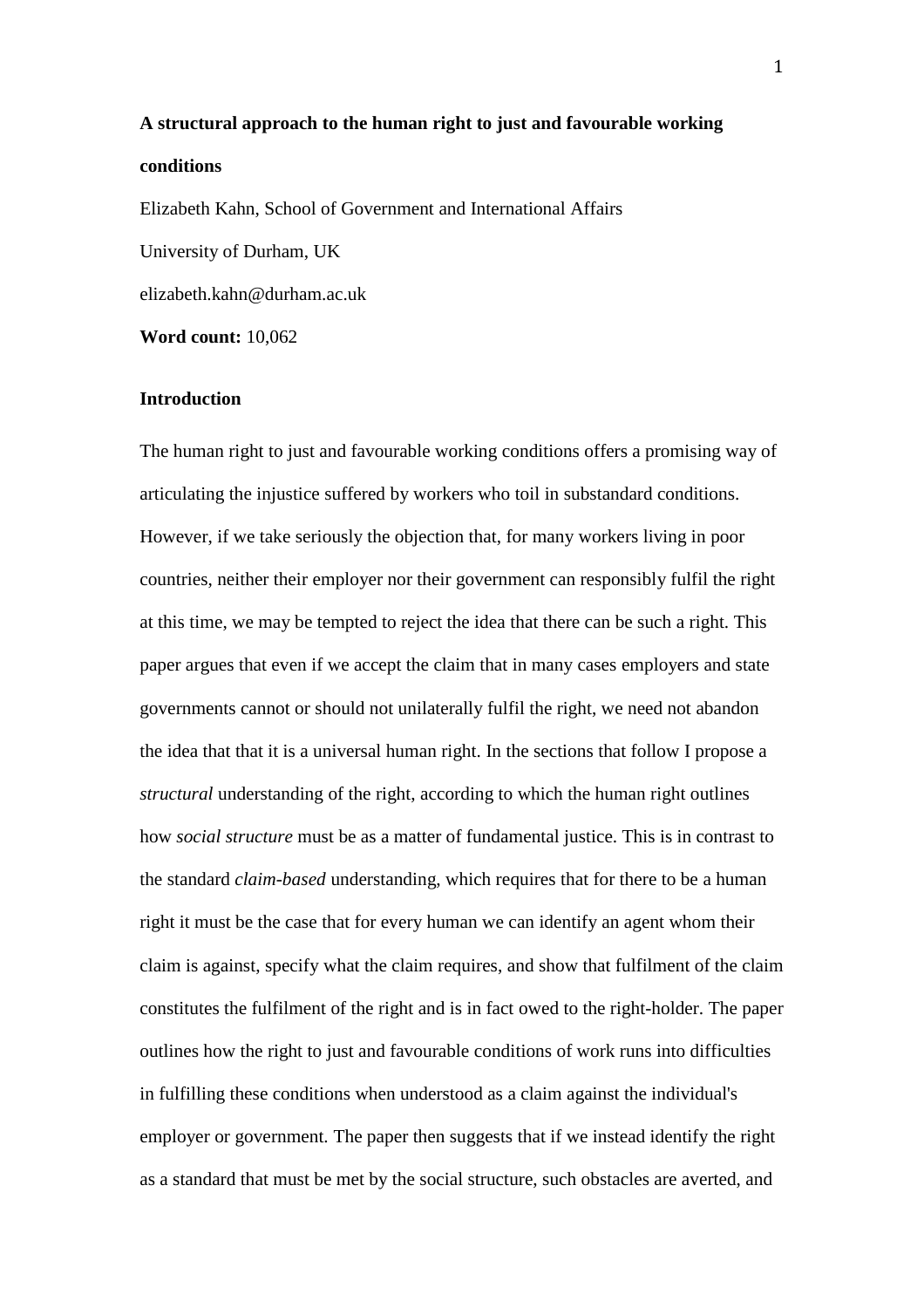we can recognise a universal moral right held by all people at this time, even those living in places where it would be irresponsible or impossible for employers or national governments to unilaterally and immediately fulfil the right. It is explained that adopting this *structural* understanding of the right requires the rejection of the idea that strict 'claimability' (Tomalty 2014) is an existence condition for a human right.

The paper explains that the seriousness and significance of the threat of poor working conditions makes a right to just and favourable working conditions a strong candidate for recognition as a human right. It proposes an account of human rights as standards of fundamental justice that the social structure must meet for every individual. It explains that agents have a range of moral duties with regard to such demands of fundamental justice, including *collectivization* duties (Collins 2013) that require all persons to act responsively with a view to establishing and maintaining a *social structure* in which these rights are fulfilled for every contemporary human. However, it explains that it is not individual rights that justify the imposition of collectivization duties. Rather, it is the sum total of all demands of fundamental justice that justify the duties to collectivise and secure them.

The paper draws on Iris Marion Young's account of social structure (Young 2011), but it differs from her discussions of labour justice (Young 2010) in using the approach to understand the *human right* to just and favourable working conditions. The resulting account bears similarities to Pogge's discussion of human rights (Pogge 2008, 2010), but focuses not, as Pogge does, on coercively imposed institutional orders (domestic and international), but on the character of social structure more broadly construed.<sup>1</sup> The account of the right articulated in this paper is a form of 'broad political account' according to Valentini's typology (Valentini 2012), and the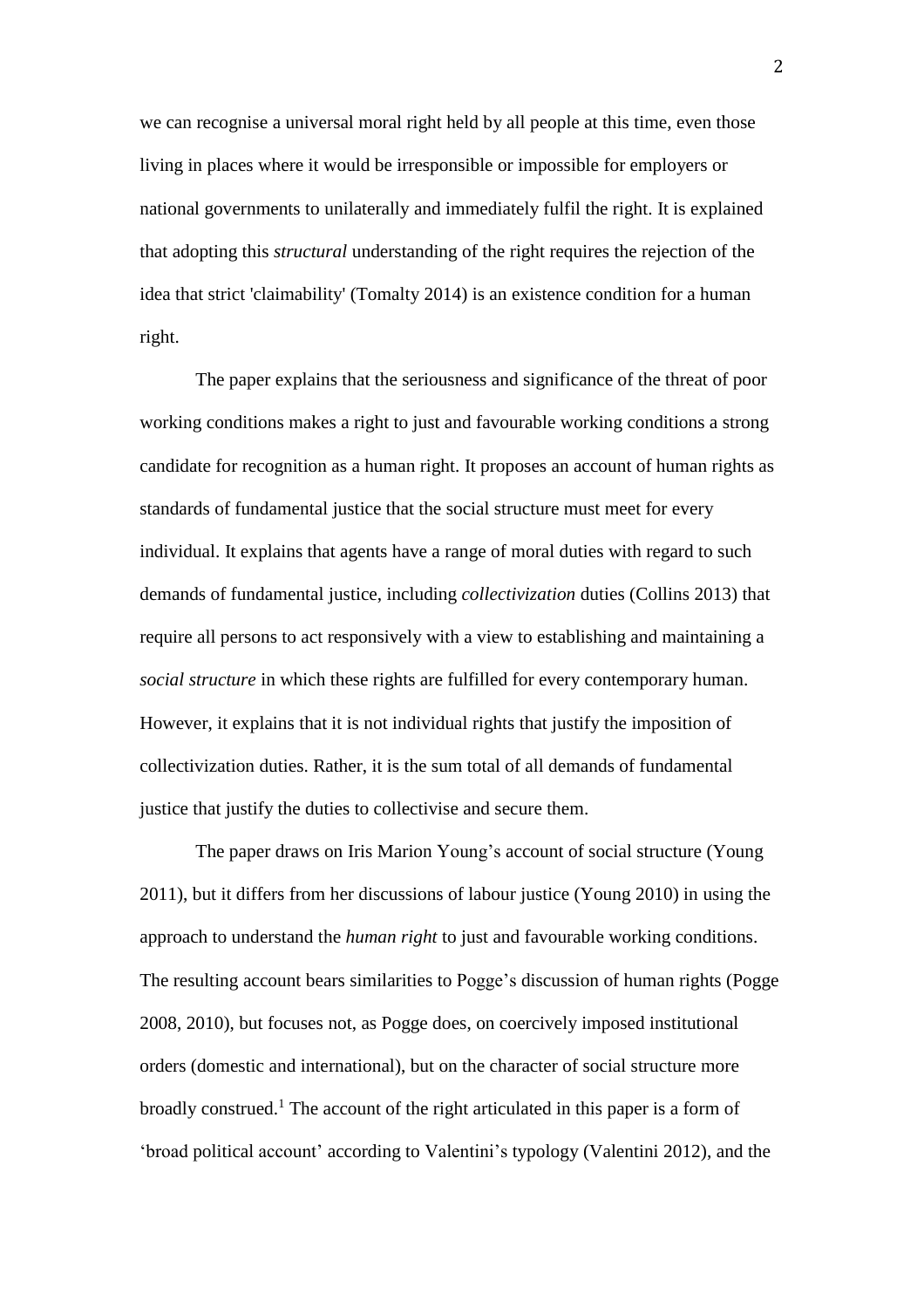analysis here is in keeping with Elizabeth Ashford's recommendation that we move away from requiring negative perfect duties of non-violation to correlate with human rights (Ashford 2006, 2007). The paper interprets the international human rights covenants as recognising requirements of fundamental justice that are justifiable independent of their recognition or enforcement locally, nationally or globally.

Section 1 outlines a claim-based account of human rights. It examines the models of employer and state government as primary duty-bearers and explains how critics could dismiss the right to just and favourable working conditions when it is interpreted in either of these ways. Section 2 proposes that the claim-based account could be dropped in favour of a structural account of the right that recognises it to be a social structural standard required as a matter of fundamental justice. It explains how adopting such an account can allow us to recognise such a right even when employers and governments cannot or should not immediately and unilaterally fulfil the right. Section 3 specifies that according to this approach the right does not have correlative duties the fulfilment of which *constitutes* the fulfilment of the right; thus, the account rejects direct 'claimability' (Tomalty 2014) as an existence condition for human rights. The section then identifies the duties that various agents have with regard to the realisation of human rights understood as structural requirement of fundamental justice. Section 4 defends the account from the objection that what it outlines cannot be a right because it does not offer a normative role distinct from a goal or interest. The conclusion recaps the arguments made.

# **Scepticism regarding the right to just and favourable working conditions**

Article 7 of the International Covenant on Economic, Social and Cultural Rights (ICESCR) states that all people are entitled to enjoy 'just and favourable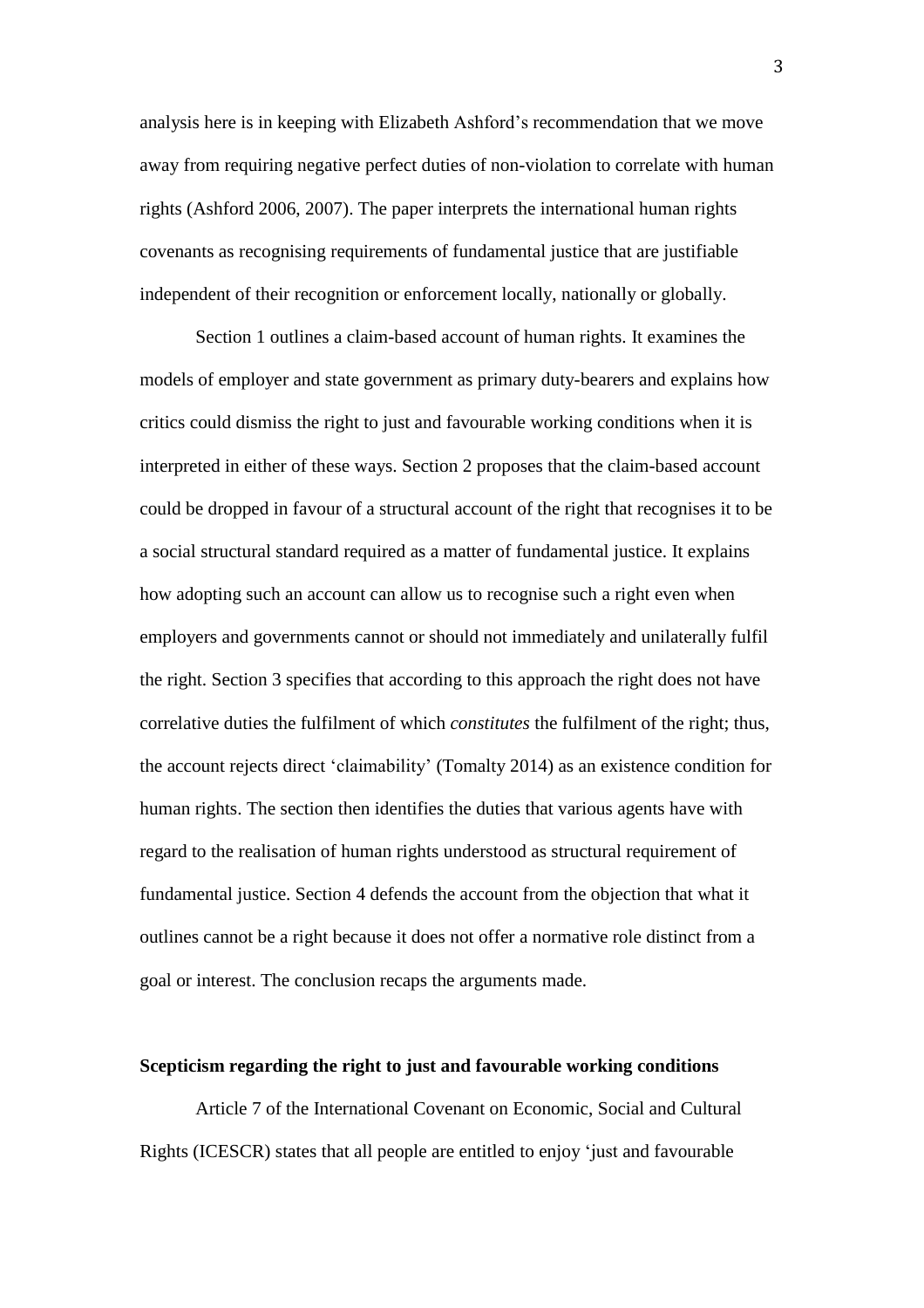conditions of work'. It specifies that this requires: remuneration which provides a decent living for the worker and their family; healthy and safe working conditions; the reasonable limitation of working hours; and periodic holidays with pay (United Nations General Assembly 1966).<sup>2</sup> A preliminary case for this being a genuine human right will now be made based on the idea that human rights protect contemporary people from standard threats (Shue 1966) to their inherent dignity.<sup>3</sup> Working in unhealthy or unsafe conditions threatens the life, health and wellbeing of the worker; excessive hours of work undermines health and wellbeing and prevents the worker from pursuing their interests and associating with their friends and family; if time off is not paid there is a significant risk that the worker will not be able to afford to pursue plans and nurture personal relationships; and low pay prevents the worker from adequately supporting themselves and their dependents and prevents them from pursuing their interests (where work provides the family's sole or main income, as is the case for many people in contemporary societies). Thus it is clear that work that does not meet these conditions in contemporary societies threatens workers' health and wellbeing, prevents them from exercising basic autonomy and undermines their status as social equals. On this basis, a case can be made that such work represents a morally significant threat to workers' fundamental interests and essential dignity. The extent to which people currently toil in conditions that fail to meet these standards is evidence that poor working conditions are a *standard* threat in the contemporary world. In Madagascar, 80 per cent of those engaged in waged or salaried labour live on less than \$2 a day (PPP) and over half of these live on less than \$1.25 a day (International Labour Organization 2013). At the Foxconn mega-factory in China, workers have to do thirty-six hours' overtime a month on top of the average eight hours a day, six to seven days a week, which constitute their regular hours (Fair Labor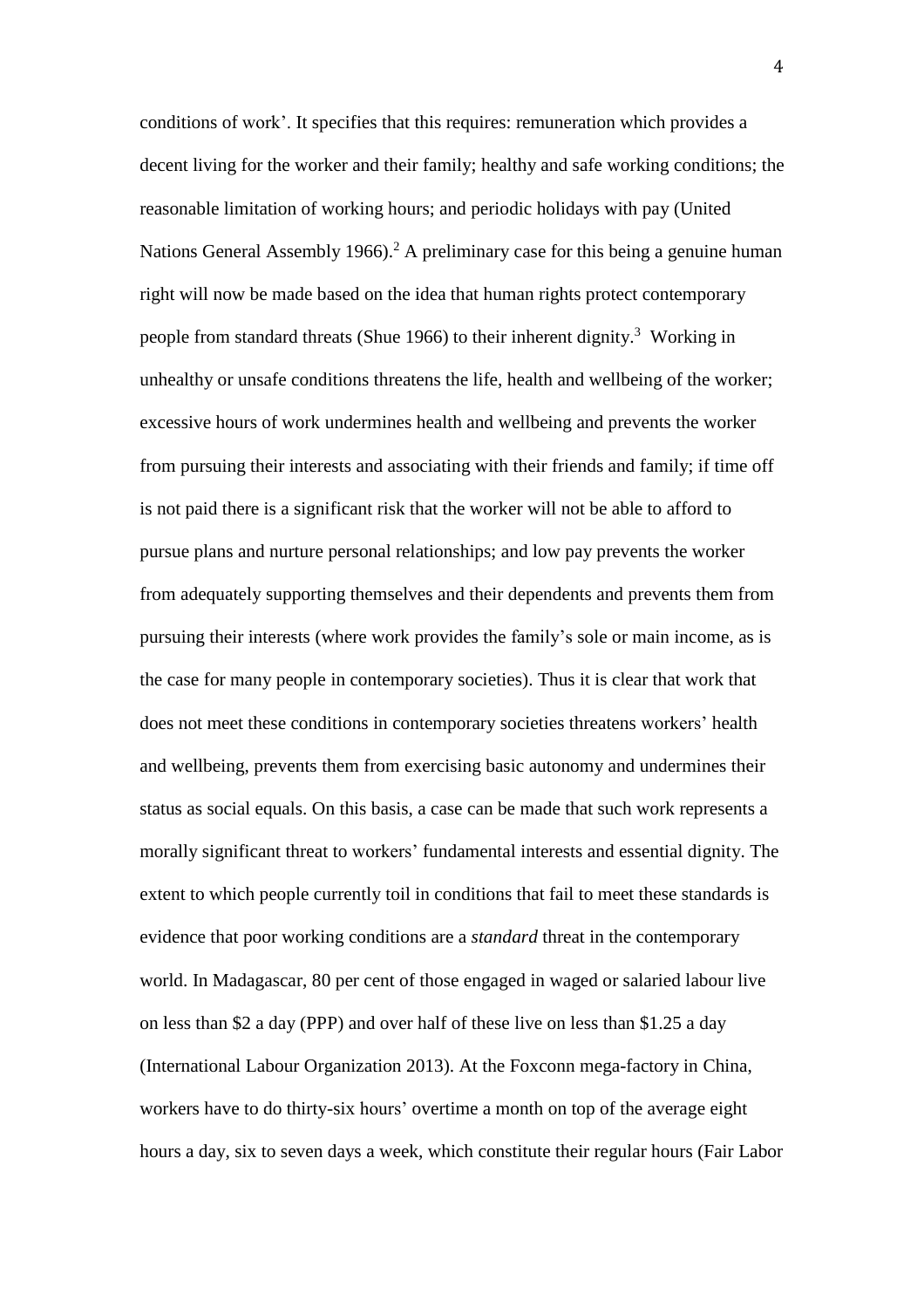Association 2012). Many garment workers in Indonesia are employed through agencies and do not receive paid annual leave (International Textile and Garment Workers Federation 2011), while in the Savar tragedy in Bangladesh in 2013, 1,000 workers died after their factory collapsed due to a failure to comply with basic safety precautions (Associated Press 2013).

Thus it looks as if there is a strong case for recognising a human right to just and favourable working conditions. However, according to a traditional claim-based account of human rights, in order for working standards to be a matter of human rights they must be capable of being formulated as claims of which every contemporary person could legitimately demand the fulfilment. Unfortunately, it is not clear that the issue of poor working conditions can be formulated as a moral claim that every contemporary person can demand some identifiable agent or set of agents immediately fulfil. This conundrum is the subject of this paper.

Onora O'Neill has argued that it is a mistake to formulate requirements of social justice as a matter of human rights when they do not fit the logic of a moral right (O'Neill 2005). Human rights are usually understood to be Hohfeldian claim rights (O'Neill 2005, Wenar 2005, Ashford 2006, Valentini 2012, Collins 2016). A claim right is a claim (or set of claims) to action or forbearance that is owed by some agent (or set of agents) to the right-holder. Thus valid claim rights must have valid counterpart obligations the fulfilment of which constitutes the fulfilment of the right (O'Neill 2005). Human rights are usually understood to be rights held by every contemporary human. Thus, according to this understanding of human rights, for there to be a human right it must be the case that for every person there is some agent or set of agents who has obligations to act or forbear in a way that constitutes the fulfilment of the right, and it must be the case that compliance with these obligations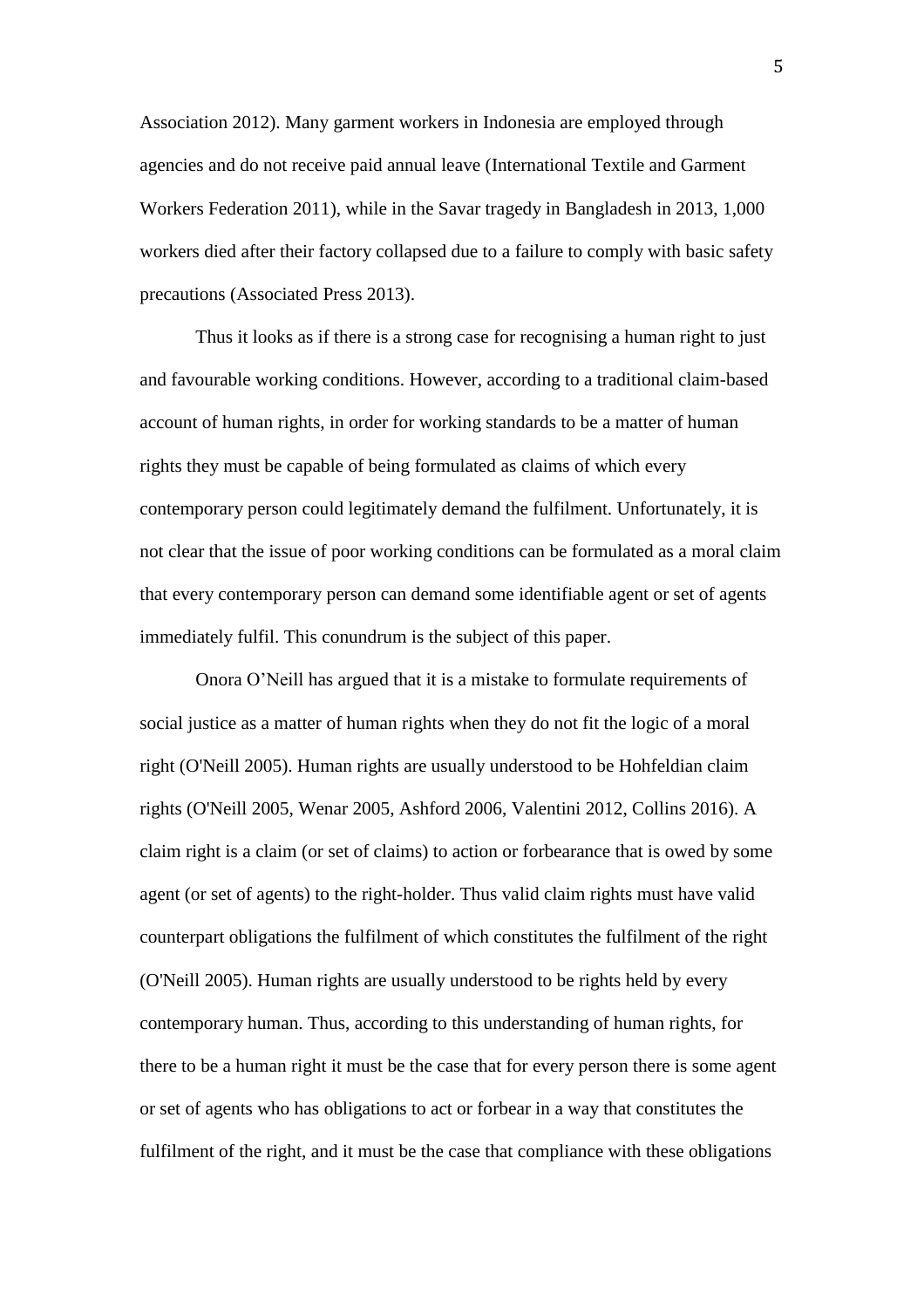is in fact owed to the right-holder (Hohfeld 1913, O'Neill 2005, Wenar 2005, Ashford 2007, Cruft 2012). Thus, according to the claim-right approach, there can only be a human right if the following conditions are met: we can identify duty-bearers for every human; what the duty-bearers are required to do can be adequately specified; the fulfilment of these obligations constitutes the fulfilment of the right; and it is the case that the identified duty-bearers do in fact owe the fulfilment of the duties identified to the right-holders. 4

As O'Neill has noted (O'Neill 2005), for many of the socio-economic rights identified in the ICESCR it is difficult to identify agents who have specifiable duties to act in order to fulfil the right for every right-holder and who do indeed owe compliance with these duties to the right-holder. For some of these purported rights, the problem is that it is unclear how to fulfil them: it is not obvious which action should be taken because there is not one means to fulfilling the right that is salient. In other cases, the issue is determining who out of a number of potential agents should act or forbear. In a third kind of cases, the problem is that for many contemporary humans there is no existing agent who should act so as to immediately fulfil the right – either because there is simply no agent who is *able* to act so as to fulfil the right, or because there is no agent who *should* do so. Along these lines, Maurice Cranston, an early critic of socio-economic rights, argues that many purported human rights are 'impossible' (Cranston 1983). He explains that poor governments in countries that have not yet industrialised cannot possibly provide goods such as paid holidays to their populations because they lack the required wealth. Thus Cranston argues that those who live in poor countries cannot have such rights, and thus these rights cannot be universal human rights.<sup>5</sup> In a critique that bears similarities to O'Neill's (2005), Cranston holds that for something to be a right it must be something that can and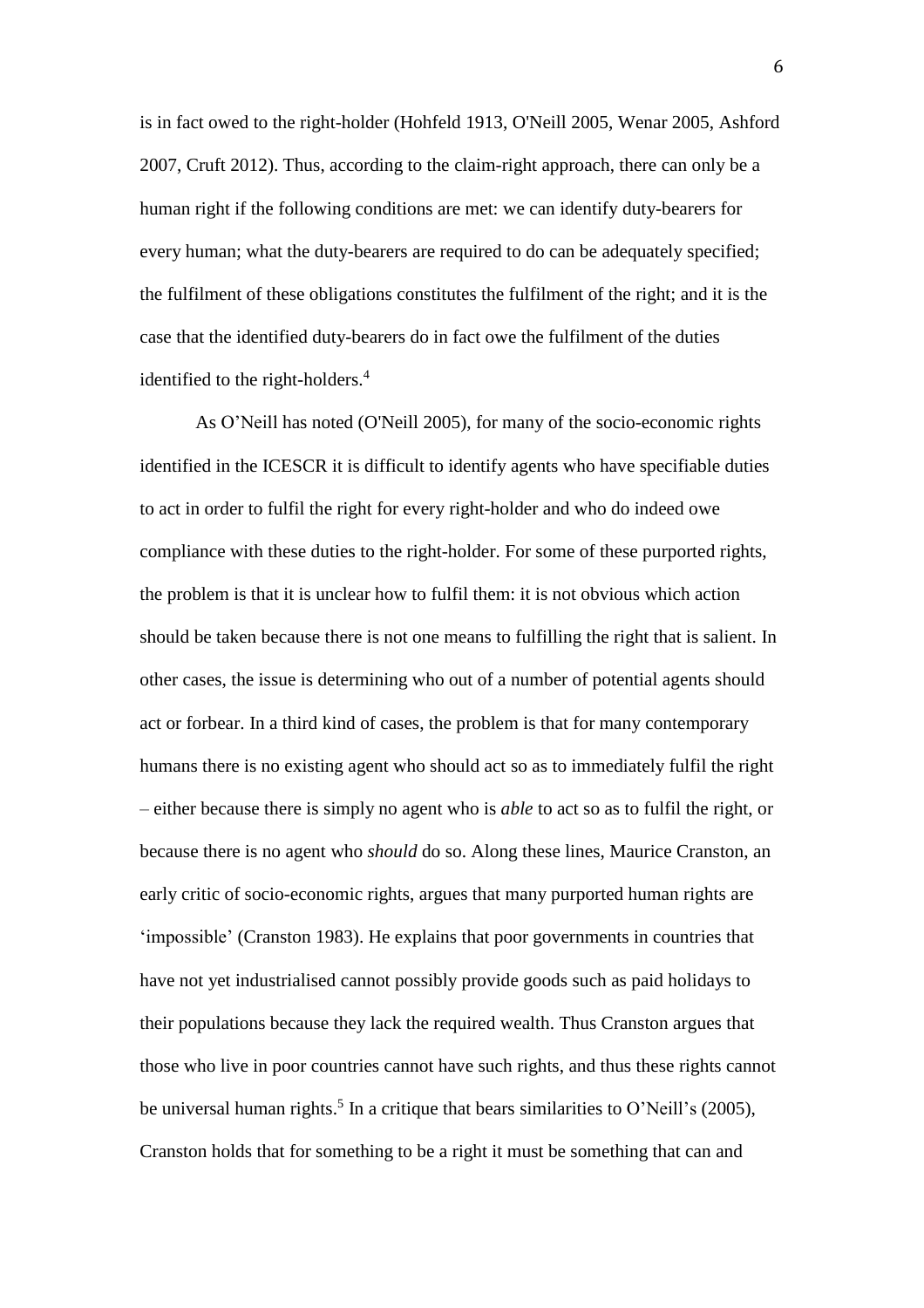should be *respected immediately in the here and now*, and not merely something that is a desirable goal or laudable aspiration (Cranston 1983).

Inspired by Cranston's and O'Neill's scepticism, let us turn to the difficulty in identifying duties and duty-bearers in the case of the purported human right to just and favourable conditions of work. Whether these difficulties really do give us grounds to dismiss the idea that there is a human right to just and favourable working conditions can then be considered.

#### *The 'employer as primary duty-bearer' model*

The right to just and favourable working conditions could be understood as a general moral right not to be employed under conditions that are not just and favourable, corresponding to a general moral duty not to employ anyone under conditions that are not just and favourable. According to this account, when an employer hires a person under conditions that are not just and favourable they violate that person's human rights. This approach to the right to just and favourable working conditions is straightforward and appealing. However, it is vulnerable to the following critique.

Some economists and moral theorists argue that we need to accept sweatshop labour as a means of improving the lives of those living in the developing world (Krugman 1999, MacAskill 2015). They argue that where a significant proportion of a country's population is barely scraping by through subsistence farming, or where there is widespread unemployment and few social benefits for the unemployed, those living in poverty have an interest in being offered paid work even if it does not meet the conditions for being just and favourable. Such critics can use the fact that many accept work under substandard conditions as evidence that this is indeed the case. In such conditions, if potential employers really do face a choice between not employing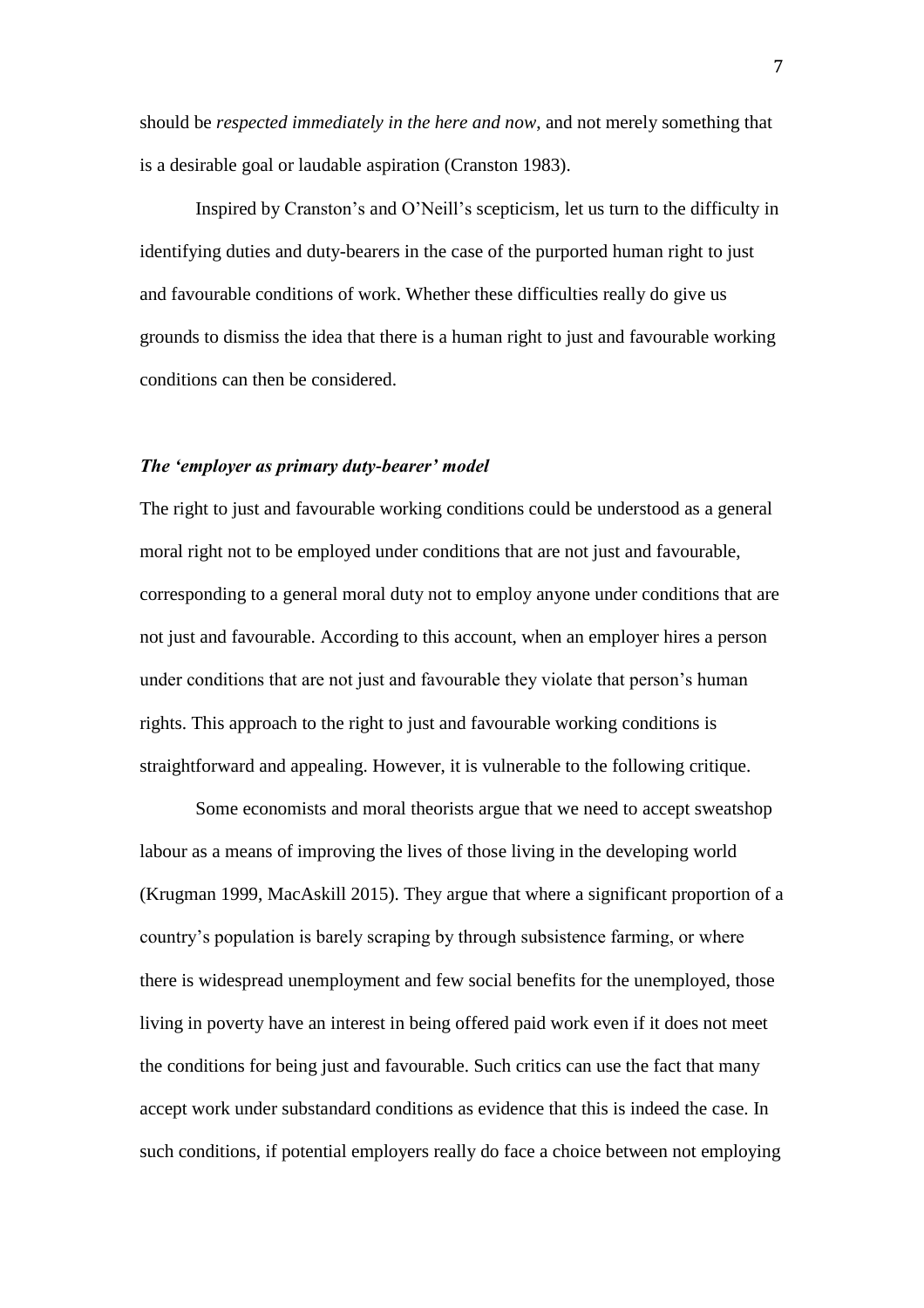anyone and employing them on terms that are not just and favourable because they cannot afford to pay good wages and guarantee fair conditions as well as stay in business, then offering work on conditions that are not just and favourable may be better than not offering such work. If this is the case, it is implausible that they have an all things considered duty not to offer such employment. Accordingly, there cannot be a right to not be employed under such conditions that all contemporary people can claim, and thus there cannot be a human right to just and favourable conditions of work according to the strict traditional claim-based account articulated above. This suggests that in spite of the importance of protecting the fundamental interests and essential dignity of those who work for a living, there cannot be a human right to just and favourable working conditions because in some existing conditions employers should not abstain from employing people on terms that fail to meet these standards. If we accept that there are indeed conditions in which putative employers cannot afford to offer just and favourable conditions and continue to employ people, we will either be forced to give up the idea that there can be a human right to just and favourable conditions of work, or adopt a different account of the right.

#### *The 'state government as primary duty-bearer' model*

According to an alternative account of the right to just and favourable working conditions, the primary duties with regard to this right falls on state governments rather than potential employers. Instead of seeing the state as having secondary duties to impose employers' primary duties, this approach identifies workers' rights as primarily moral claims that the *state government* must fulfil. According to this approach, where states fail to secure just and favourable working conditions for a person under their authority they fail to fulfil that person's human rights.<sup>6</sup>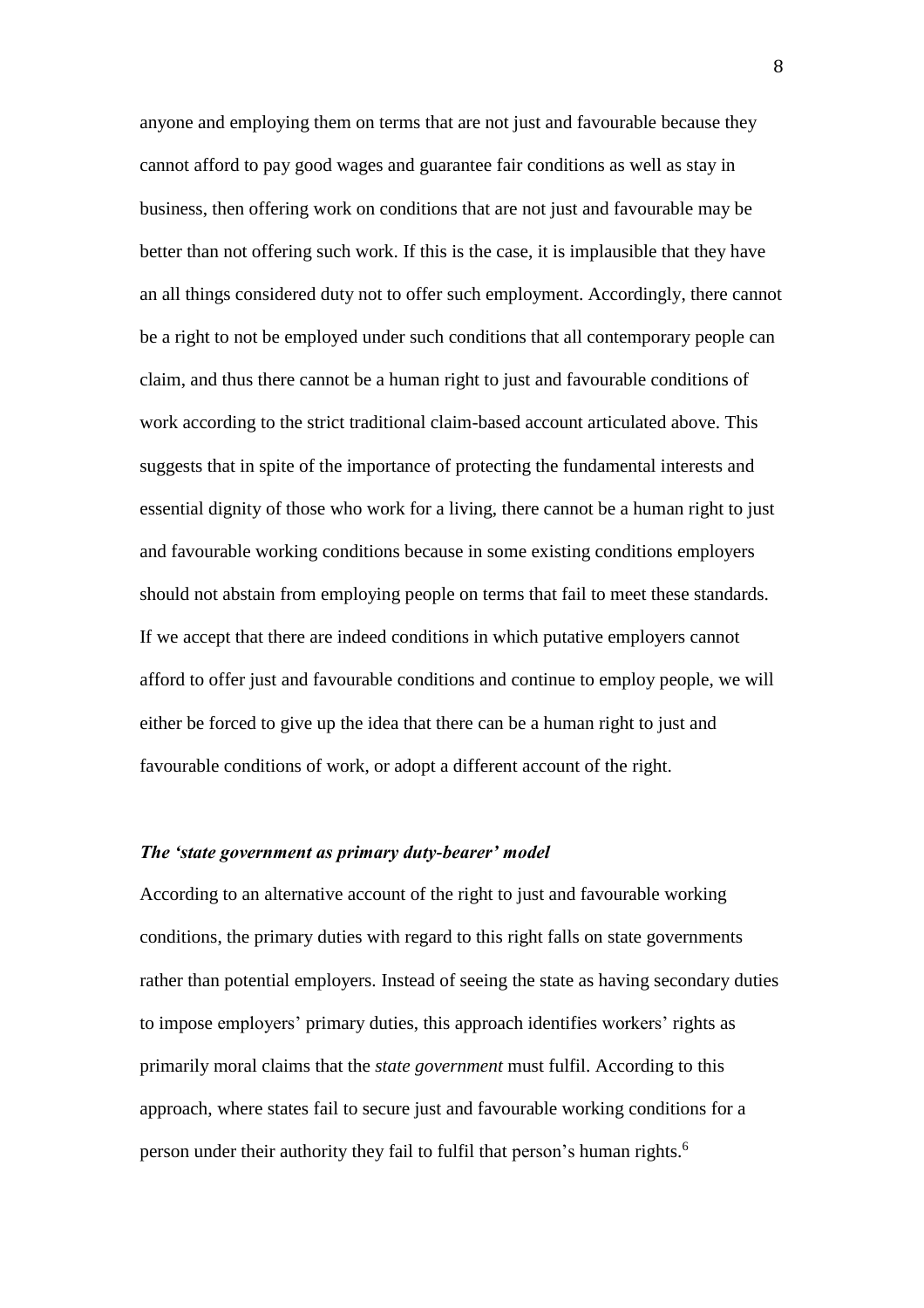To this approach it could be objected that in current conditions many state governments actually have good moral reasons not to impose strict labour regulations. If this is correct, then there is not a strict duty on all state governments to fulfil this claim and thus there cannot be a universal human right to just and favourable working conditions.

It is plausible to believe that state governments have stringent moral duties to reduce poverty and not to adopt policy that makes their poorest citizens worse off. Where parts of their population are significantly deprived and lack the resources to fulfil their basic needs these duties should be given urgent priority. It has often been argued that in developing countries imposing stringent labour rights will make the poorest parts of the population worse off (World Bank 1990, Portes 1994). It can be argued, that poorer countries must offer an advantage over industrialised competitors if they are to secure adequate investment to support development and help more of their people out of poverty. This means they often have good reasons to ensure that labour remains significantly cheaper than it is in industrialised countries. In existing conditions this will often mean they should not impose labour standards that meet the conditions outlined in the ICESCR (Busse 2002). Thus it can be argued that poorer countries can only reduce poverty and support development in current global conditions if they refrain from imposing strict labour standards of the kind identified in the ICESCR (Portes 1994, Krugman 1999).<sup>7</sup>

If unilaterally imposing strict working conditions in the short term will undermine a country's industrialisation and thus prevent it from reducing domestic poverty, it is implausible that governments in poor countries have a duty to immediately impose just and favourable working conditions. In fact, they may have a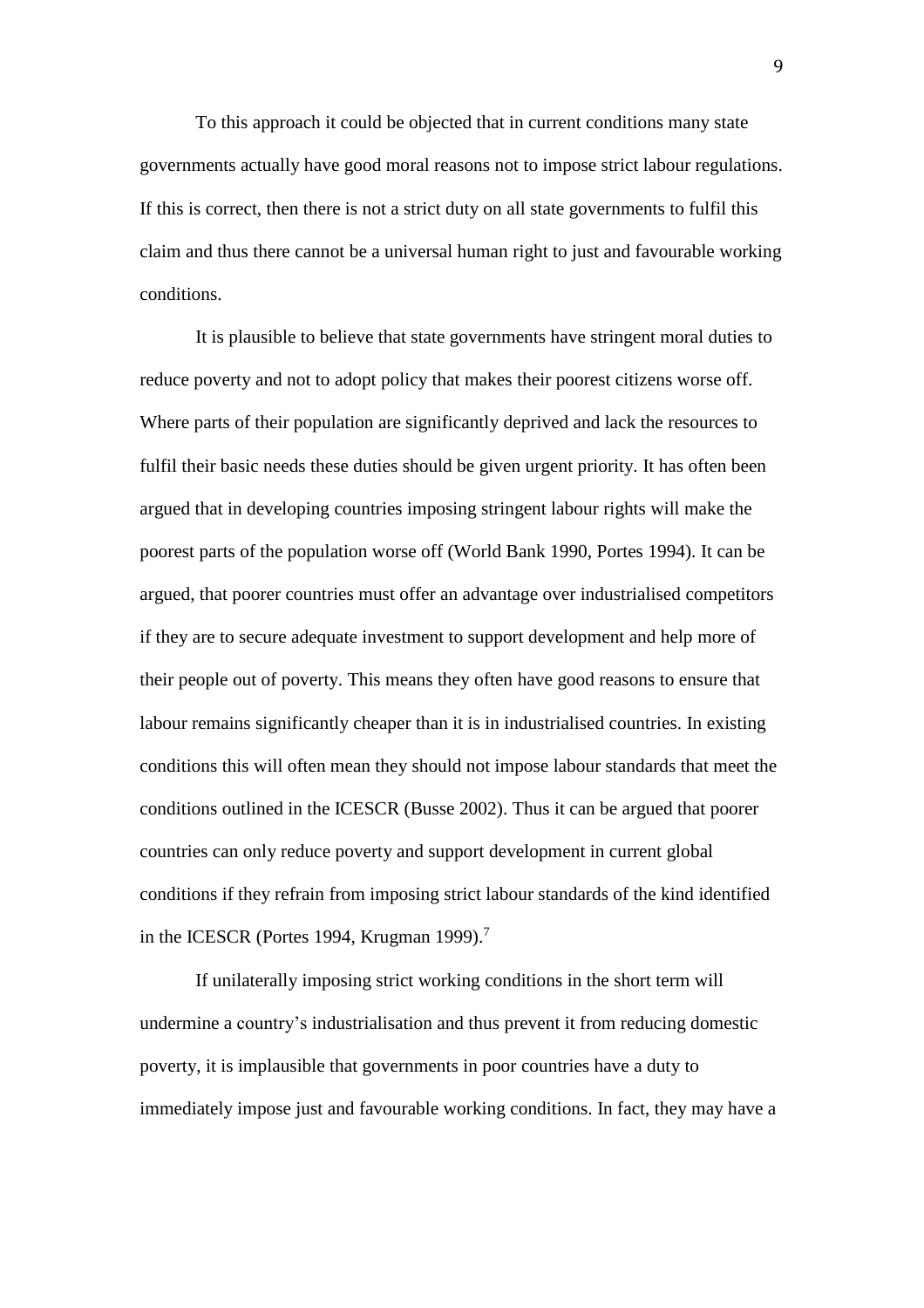duty (owed to their poorest residents) not to prevent them from engaging in work that will enable them to improve their lives.

If the above economic analysis is correct and we understand the right to just and favourable working conditions as a direct claim to action or forbearance directed at state governments, we cannot recognise it as universal at this time as not everyone has a valid claim to fulfilment against their government at this time. According to a traditional claim-based approach, this means there cannot be a human right to just and favourable working conditions.

One solution to this problem is to suggest that what is required in poorer, lessdeveloped countries is not immediate fulfilment but 'progressive realisation'. According to such an account there is not a duty on every state government to impose a regime that secures these rights straightaway; rather, the governments of poor countries should take steps towards achieving the right in the future. This offers a promising route for understanding the duties that governments in poorer countries have with regards to the right to just and favourable working conditions. It is plausible that citizens of a state can demand that their government immediately fulfil a common core of basic rights alongside working towards achieving a full list of rights over time. Furthermore, this approach can allow us to also identify duties that fall on international actors, regional organisations and wealthy states, that require that they help poorer states to achieve the full list of rights in the long term.

However, progressive realisation is not a route that supporters of the strict claim-based conception of human rights can take for identifying correlative duties. The strict claim-based approach is committed to the idea that for there to be a right there must be duty-bearers with specifiable duties the fulfilment of which *constitutes* the fulfilment of the right for every right-holder. Progressive realisation suggests that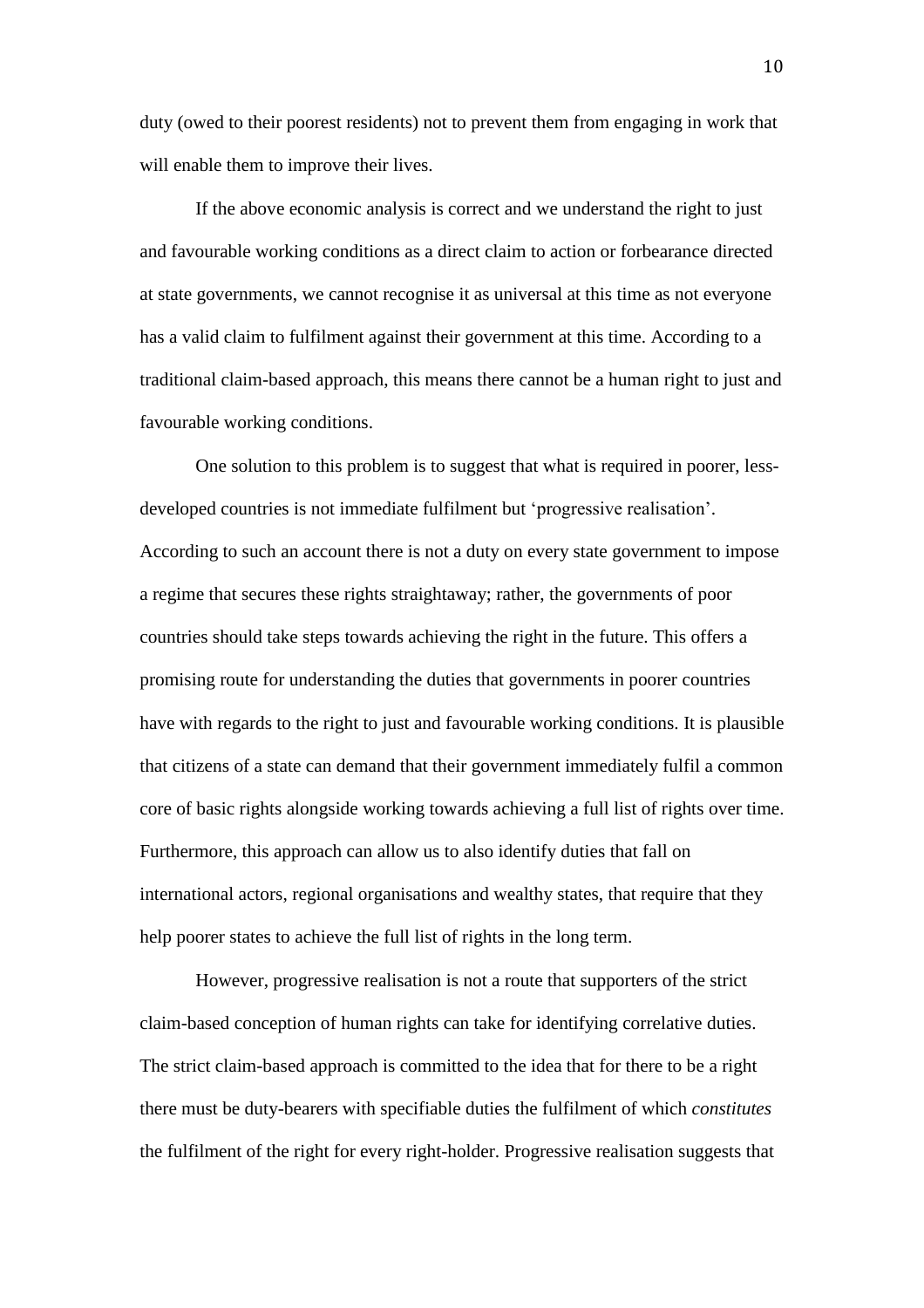many states have a duty to progressively realise the right rather than a duty to fulfil it. According to the traditional claim-based approach described above, this means that, strictly speaking, such a state's citizens do not have a *right* to just and favourable working conditions but only a right to their government working towards bringing about just and favourable working conditions in the long term. This means we can only identify a human right to have efforts made to progressively realise just and favourable working conditions, and not a human right to just and favourable working conditions – a right that, according to this account, is only held by those who are citizens of developed states.<sup>8</sup>

In response to this problem, we could either find a different correlative dutybearer, give up the notion that there is a human right to just and favourable working conditions, or relinquish the idea that human rights are direct moral claims to action or forbearance that every contemporary person can immediately demand of identifiable existing agents.<sup>9</sup>

It is not clear what other agent could be identified as having duties to fulfil an individual in a developing state's right to just and favourable working conditions: there is no global government that can be held responsible for fulfilling these rights, and the global population is not currently an agent because it lacks both the decisionmaking mechanism or the 'we-intentions' that are required for group agency (Tuomela and Kaarlo 1988, Isaacs  $2011$ ).<sup>10</sup> In the absence of another candidate dutybearer, we would be wise to consider a move away from a strictly claim-based account that identifies human rights *as* direct claims to action or forbearance owed to every contemporary person by a specified existing agent. Doing so opens up the possibility of a different understanding of human rights. In the next section I propose a *social structural* approach to the right to just and favourable working conditions.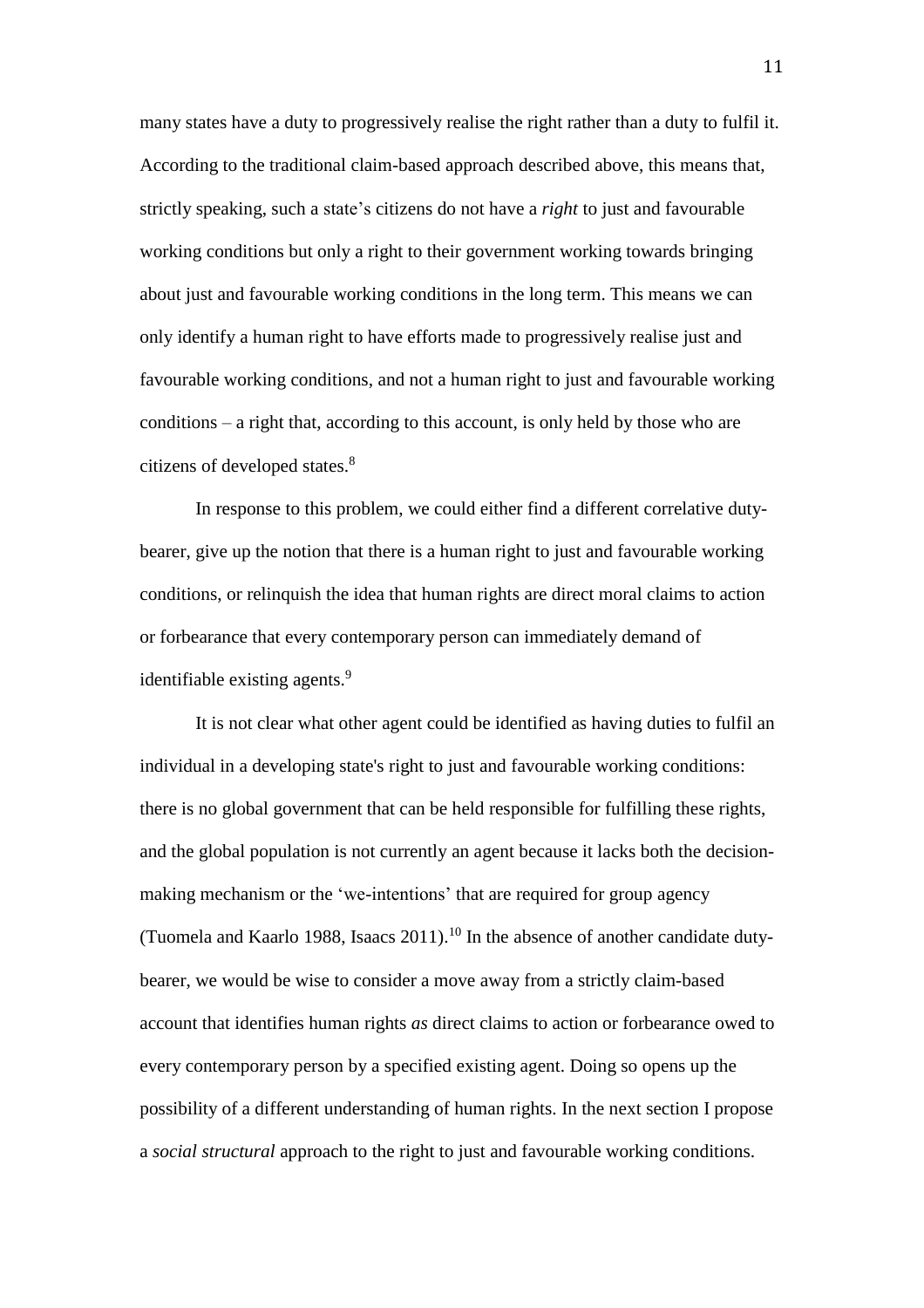This approach shares the traditional moral approach's commitment to recognising human rights as moral demands that all contemporary persons can make, yet it envisions them as being *standards* that the social structure must fulfil as a matter of fundamental justice rather than as *direct claims* to action or forbearance directed at some existing *agent*. 11

#### **A structural account of the right**

We could understand the right to just and favourable working conditions as a standard that the social structure must meet for every human as a matter of fundamental justice. Such an approach responds to the fact that work done under conditions that are not just and favourable undermines the basic interests and essential dignity of workers by suggesting that fundamental justice requires a social structure in which all people are *secure* from such work. Such an approach understands every individual as having a *right* not to be in a *social structural position* in which they are vulnerable to being subjected to conditions at work that are not just and favourable.<sup>12</sup>

This approach builds upon Iris Marion Young's concept of social structure. Drawing on Rawls' concept of 'basic structure' (Rawls 1972), Young identified social structure not as a distinct part of the social world, but as a particular way of looking at the whole of social life (Young 2006, 2011). Young described how social institutions, practices and processes come together to enable and constrain people in particular ways and thus have a pervasive impact on their lives. Social structure understood in this way is a basic sociology that tracks various positions within society and the relationships between them, recognising trends and patterns that persist over time. In a similar vein, A.J. Julius (2003) elaborates on the concept of 'the basic structure', describing it as a sort of crude sociology that tracks how individuals face certain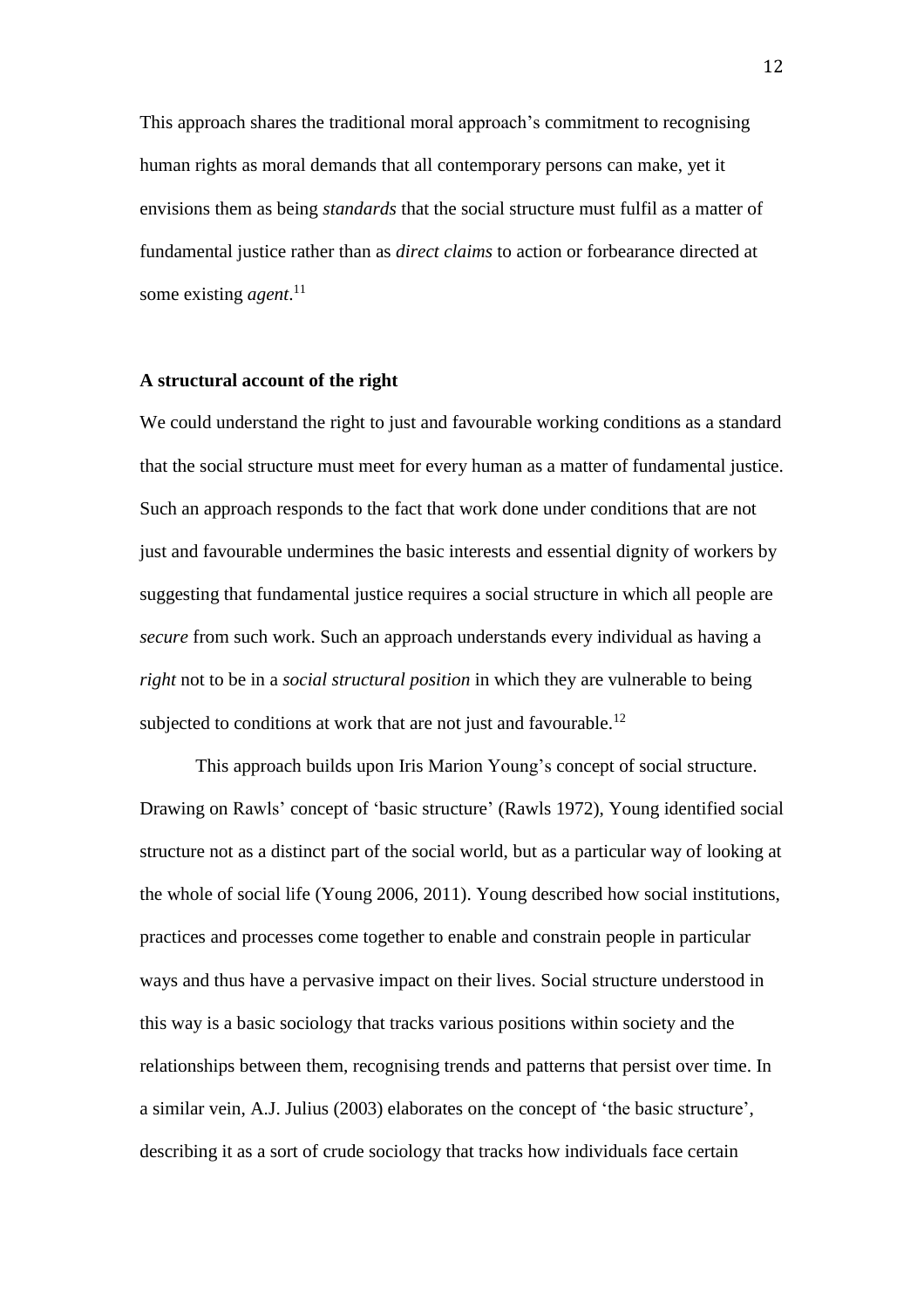situations and then reproduce those situations over time through the pattern of actions those situations tend to induce them to take. Julius explains that in this way the basic structure is relatively stable over time.

According to the structural approach to the right to just and favourable conditions of work, an individual's right is only fulfilled when they are in a social structural position where they are *secure from* unfavourable and unjust working conditions, rather than it being fulfilled when they happen to receive just and favourable conditions of work from their employer. According to this approach, human rights primarily concern not the conduct of individuals but the nature of social structure. This account recognises the fact that being *vulnerable* to substandard pay and working conditions is a significant injustice even when this vulnerability does not result in actually working under such terms and conditions.<sup>13</sup>

An agent is in a structural position where they are vulnerable to accepting work under conditions that are not just and favourable when their available options for making a living involve accepting work under conditions that are not guaranteed to be just and favourable or accepting other burdens that they have reason to consider to be even worse. This is the case when the burdens attached to other options are either objectively worse than work that does not meet the conditions for being just and favourable, or when these options undermine or violate the individuals' fundamental commitments or deep preferences (Taylor 1985).<sup>14</sup> In general, those who live from their labour are vulnerable to accepting work under conditions that are not just and favourable when for the jobs for which they are eligible (that is, able to access and perform) there is a 'buyers' market' in employment (labour supply significantly exceeds demand) and poor treatment at work is not effectively prevented by governmental coercion or social sanction.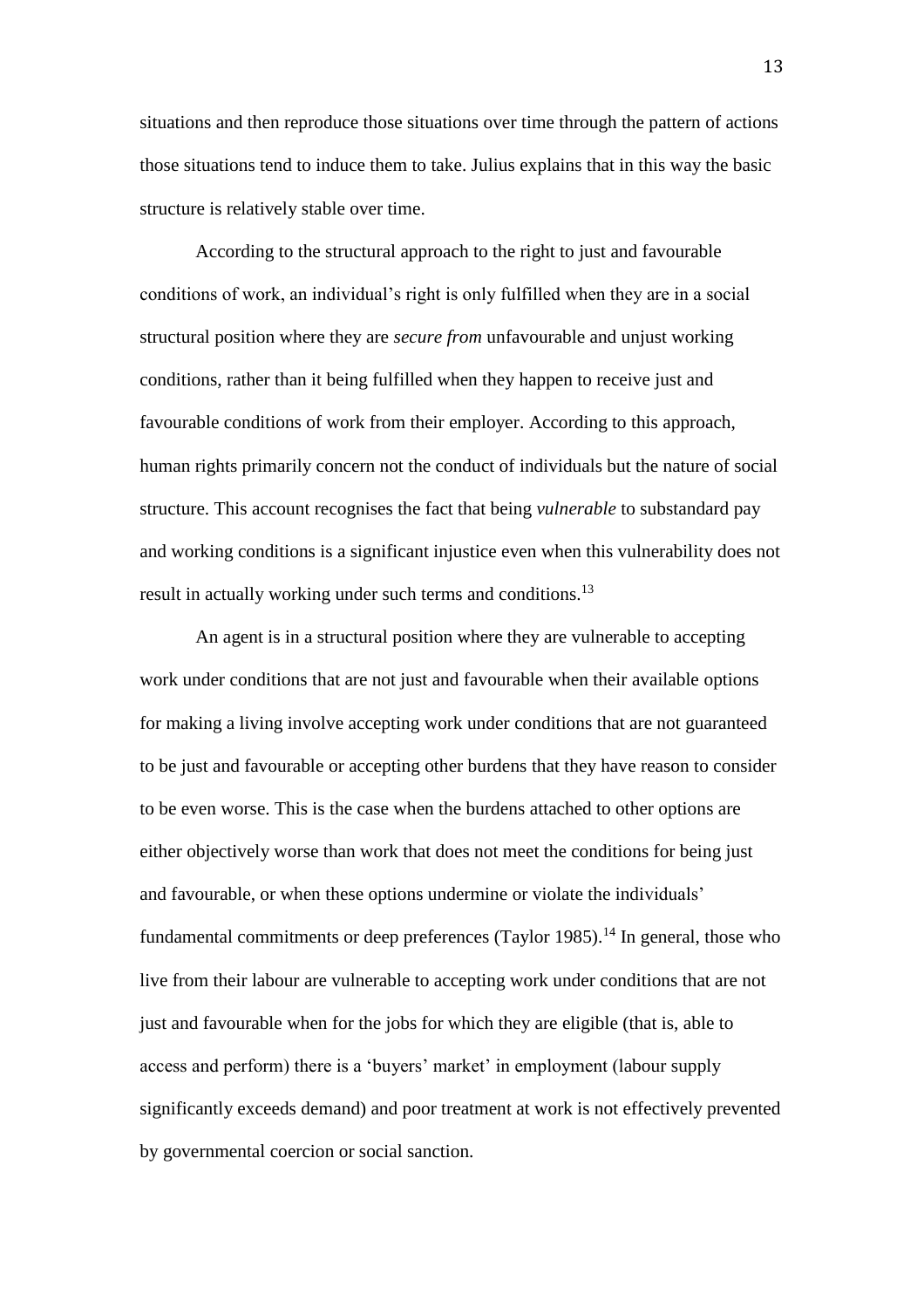The right to just and favourable working conditions, understood as a right to be in a social structural position in which one is not vulnerable to accepting work on terms that are not just and favourable, is multiply realisable: many iterations of social structure would fulfil this standard. In order to better understand what the structural interpretation of the right requires, some ways in which the standard could be met will now be outlined.

In a modern globalised economy, all strategies for the fulfilment of the right to just and favourable working conditions are unlikely to work if applied only within one state that is open to global markets, as this is likely to lead to production moving abroad. Thus, in order to avoid a 'race to the bottom', securing workers' rights requires collaboration across borders in order to effectively regulate labour markets. This could be done indirectly by adopting international measures that enable states to effectively enforce standards, or directly by regulating the global labour market using international governance agencies.<sup>15</sup>

One way in which a social structure could comply with the human rights standard would be for effective governing agents to impose a regime that reliably prevents workers from being subjected to poor conditions at work. This could be achieved by the coercive imposition of minimum conditions by an effective leviathan (like a state government). Such an approach protects employers from the downward pressure on wages and conditions and thus allows them to pay their workers more while maintaining profitability. In doing so it protects employees from poor treatment. This approach involves coercively imposing legal duties that resemble the duties discussed above in the interactional 'employer as primary duty-bearer' approach. Thus, the structural approach identifies the coercive imposition on employers of a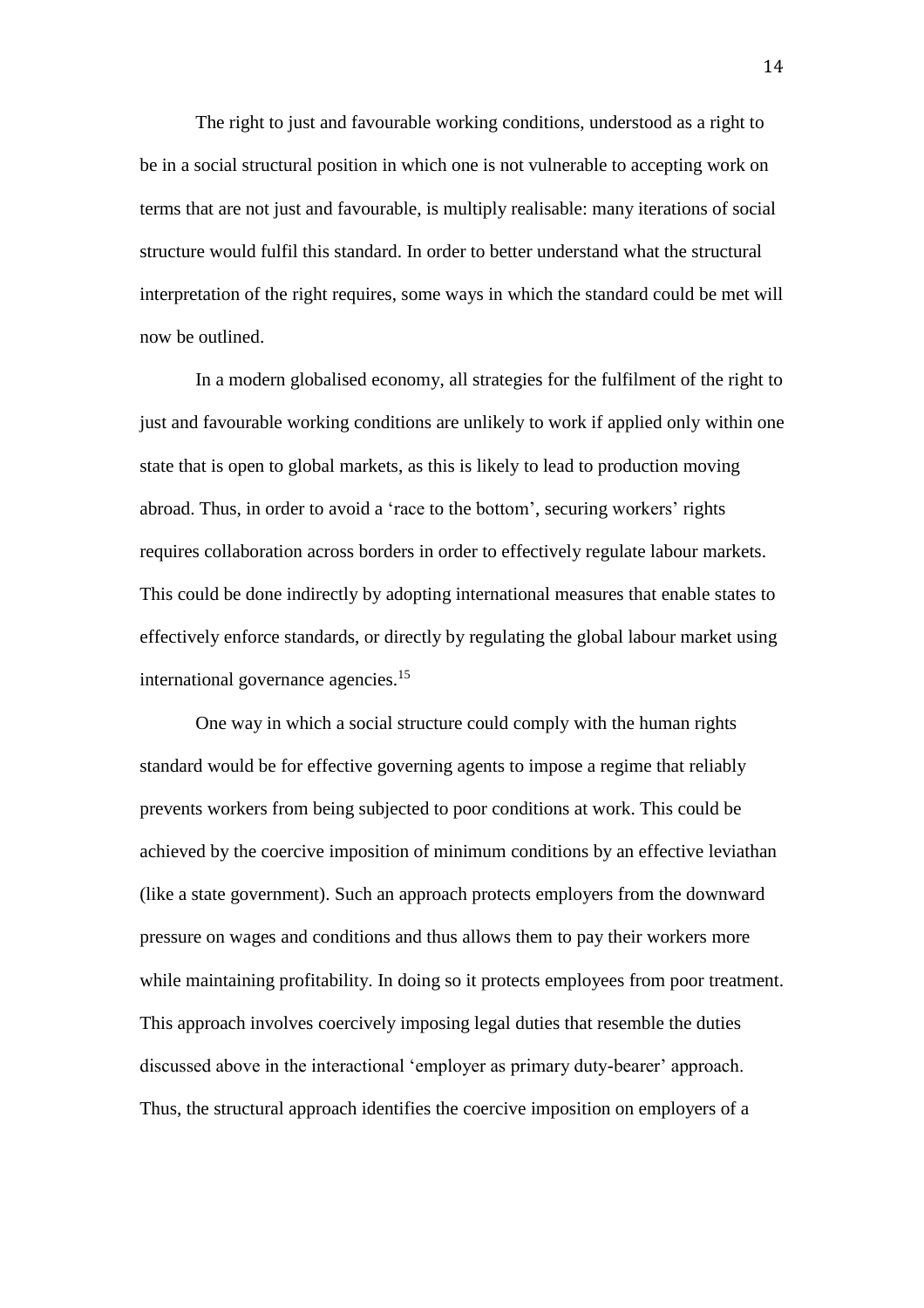duty to provide decent conditions as one *possible means* to fulfilling the human right to just and favourable working conditions.

Non-vulnerability to indecent conditions could also be secured by improving the bargaining positions of those who have reason to work. This could be done by providing an independent source of income, or guaranteeing a certain level of wealth. A basic income scheme of the kind advocated by Van Parijs could potentially achieve this if provided at a sufficiently high level (Van Parijs 1992, Standing 2005). The growth of a strong trade union movement that improves pay and conditions by increasing the bargaining power of labourers through coordination and collective bargaining could also improve pay and conditions and prevent vulnerability, and in this way secure the right to just and favourable working conditions. A social structure could also meet the standard through governing agents organising production in a way that is not based on wage labour. This would involve imposing a system for governing property and working relations that does not leave a sector of the population nonreciprocally dependent on others.

#### **Duties with regards to requirements of fundamental justice**

The structural approach to the right to just and favourable working conditions suggests that people around the world must live in a social structure in which they are secure from poor working conditions. Thus, the right outlines fundamental justice standards that the social structure must meet with regard to every individual. Unlike the traditional claim-based approach, the structural approach does not identify human rights as direct claims to action or omission by some existing agent or set of agents. Thus it rejects claimabilty as an existence condition for human rights: it suggests that people can have a human right even in the absence of the identification of a duty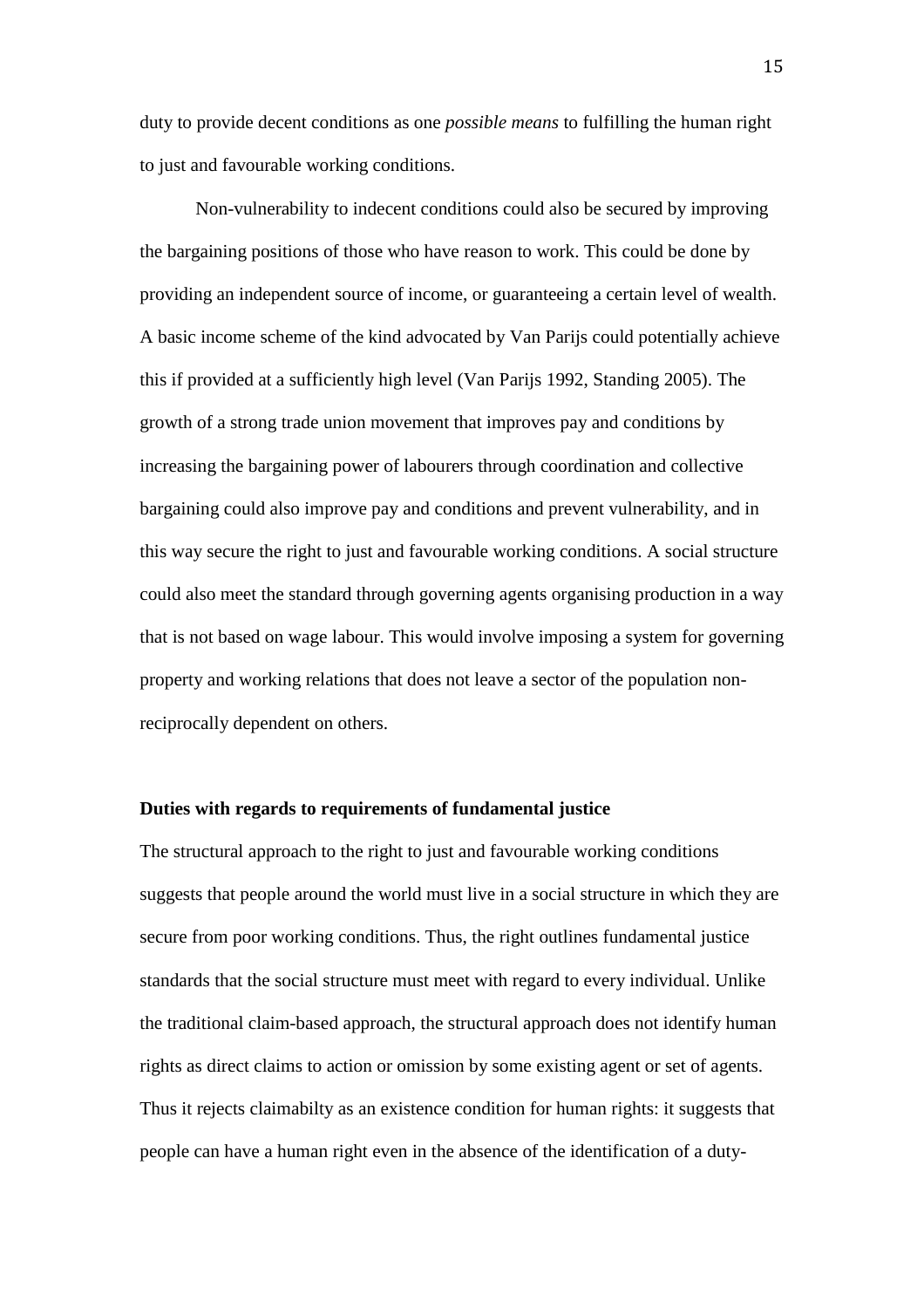bearer and a duty the fulfilment of which constitutes the fulfilment of the right and is owed to the right-holder.

However, the existence of such a right does affect what individuals, and collectives, have reason to do because these agents have stringent duties per the requirements of fundamental justice (and human rights are a matter of fundamental justice). Below, some of the duties agents have with regard to achieving fundamental justice will be briefly explored. However, I will resist the idea that the right is a direct claim that agents fulfil the duties specified. According to the structural account, it is not individual rights that justify the imposition of individual duties. Rather, it is the sum total of all human rights that justify all the duties to collectivise and secure them. Thus the account proposed states that the right is a standard that the social structure must meet as a matter of fundamental justice and not a claim to action or omission by any particular agent or agents. Thus the articulation of these duties should not be taken as part of the articulation of the right itself.

The duties outlined below are pro-tanto duties. This means they are duties that the named agents should comply with unless there is some special circumstance that can justify their non-compliance. The importance of ensuring fundamental justice means that there will be few other moral concerns that can excuse non-compliance. However, in some cases there will be circumstances that make it unreasonable for agents to comply and thus their non-fulfilment is excused. These will typically be cases where the agent is either unable to fulfil the duty or can only do so by violating some even more stringent requirement of morality.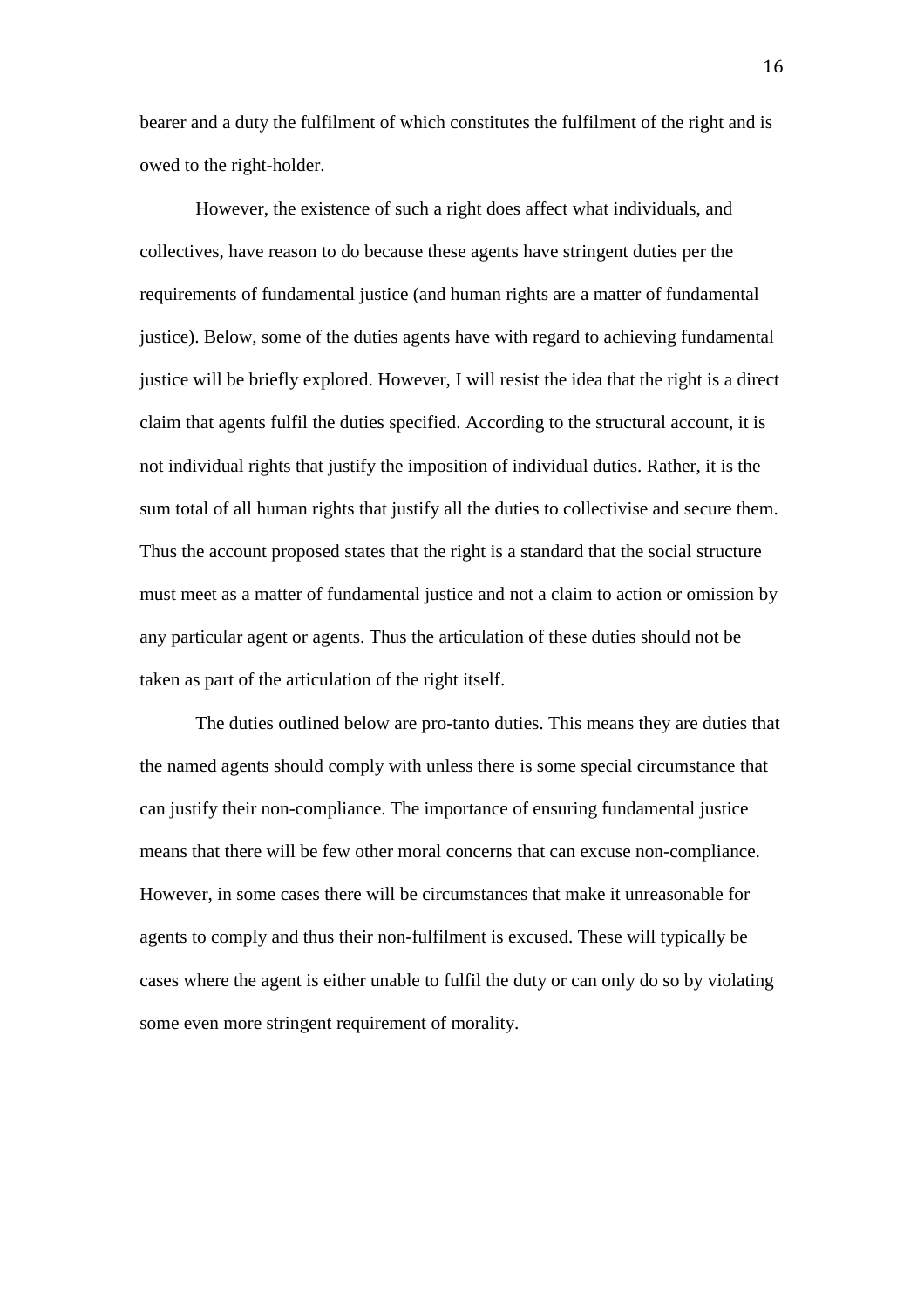# *Individuals*

No individual can unilaterally ensure a social structure in which no person is in a social position where they are vulnerable to accepting work under conditions that are not just and favourable. However, individuals can contribute to the realisation of such a right. We can identify all persons as having a pro-tanto 'collectivization duty' that require they work towards fulfilling the right alongside fulfilling other demands of fundamental justice.

A 'collectivization duty' is defined as 'a duty to perform responsive actions with a view to there being a collective agent that can reliably address a morally pressing circumstance' (Collins 2013). According to Collins' (2013) account, once the individuals have established a collective agent, the agent gains a duty to perform a circumstance-addressing action. She explains that, in order to fulfil this duty, the collective must decide on a plan of action and assign duties and responsibilities to members who together will address the circumstance effectively. She proposes that after the collective has been formed, each member of the collective has a duty to perform the role assigned to them by the collective in the collective action to address the circumstance. Collins also suggests that in less complex situations individuals can act responsively to address a morally pressing circumstance without creating a formal collective with a full decision-making mechanism. Instead, they simply react to each other's actions so as to sensibly address the situation directly. This works best when there is obviously a single best way to respond to the circumstance.<sup>16</sup>

In the case of fundamental standards of justice (like the human right to just and favourable working conditions) we can identify every capable human (including those currently vulnerable to work that is not just and favourable) as having a pro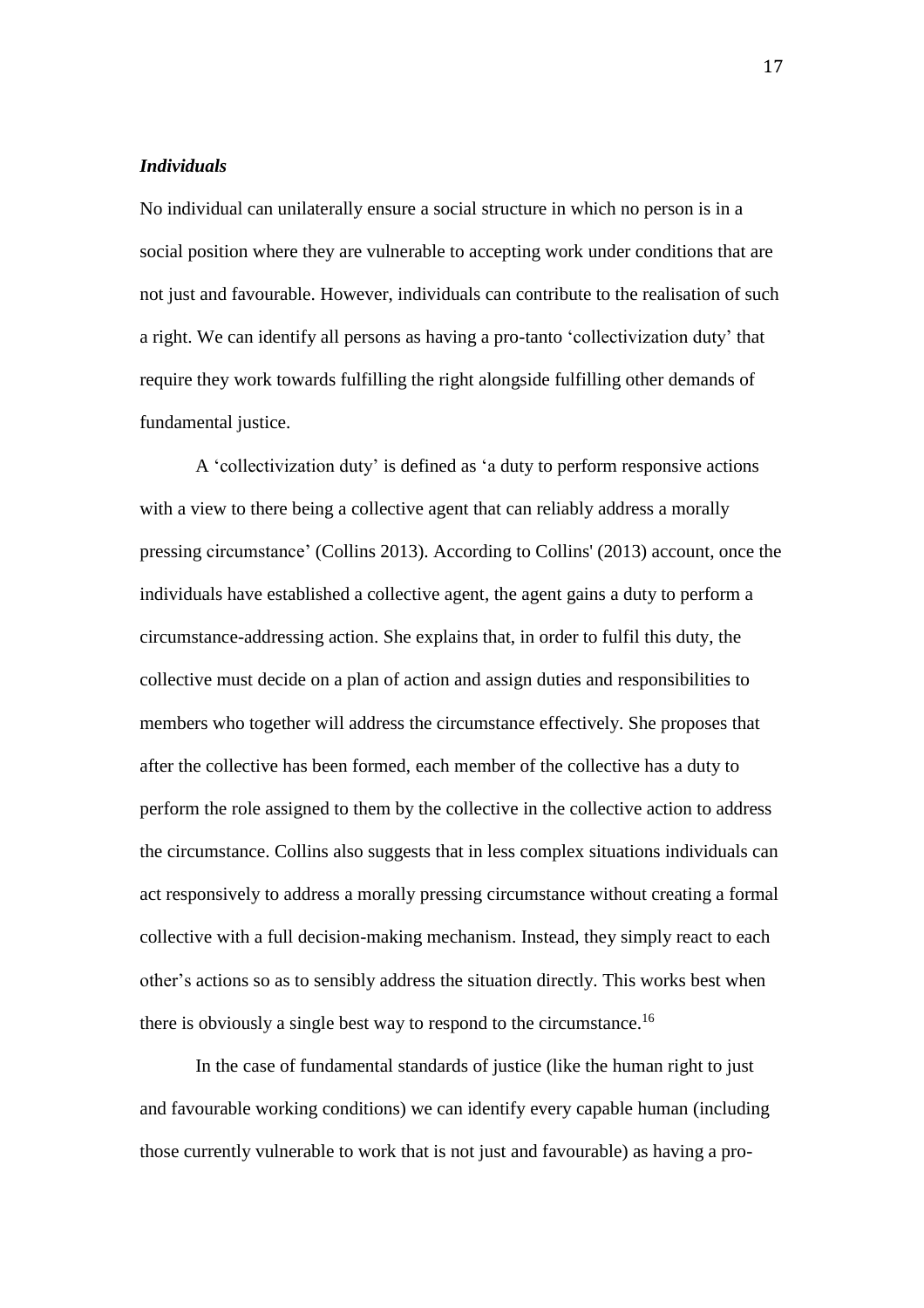tanto collectivization duty. This duty requires the individual to act responsively with a view to establishing a collective able and willing to ensure the social structure fulfils standards of fundamental justice. Once formed, such a collective can alter the structure by regulating action, reforming social practices and directly intervening to ensure that requirements of fundamental justice are met. Such a collective gains a duty to fulfil this task upon forming. To discharge the duty the collective will assign duties, roles, obligations and responsibilities. Those who are assigned duties, roles and obligations by the collective will then have a moral duty to fulfil those, so long as the allocation of assigned duties is not grossly unfair, compliance does not violate other moral duties, and the collective's plan offers a potential means of promoting justice, all things considered.<sup>17</sup> It is important to also note that even after such a collective has been formed, individuals retain a duty to take responsive action to ensure that the collective can and does discharge the responsibility fairly and effectively. This means that where there is a collective that can and should ensure a social structure that fulfils human rights, individuals will have duties to ensure that it does so. When a collective agent with a duty to fulfil human rights fails to adequately fulfil standards of fundamental justice, then individuals will have duties to act responsively in order to ensure that the collective agent reforms so as to fulfil the right. This will usually require individuals to form a smaller collective (like a pressure group) and take necessary (and permissible) political action(s) to ensure that in the future the larger collective fulfils its obligations.

All people have duties to collectivise in order to achieve the fulfilment of demands of fundamental justice as part of their positive duty to promote and support justice. Individuals also have duties to ensure the social structure fulfils human rights standards, because they contribute to the reproduction of social structure. Where the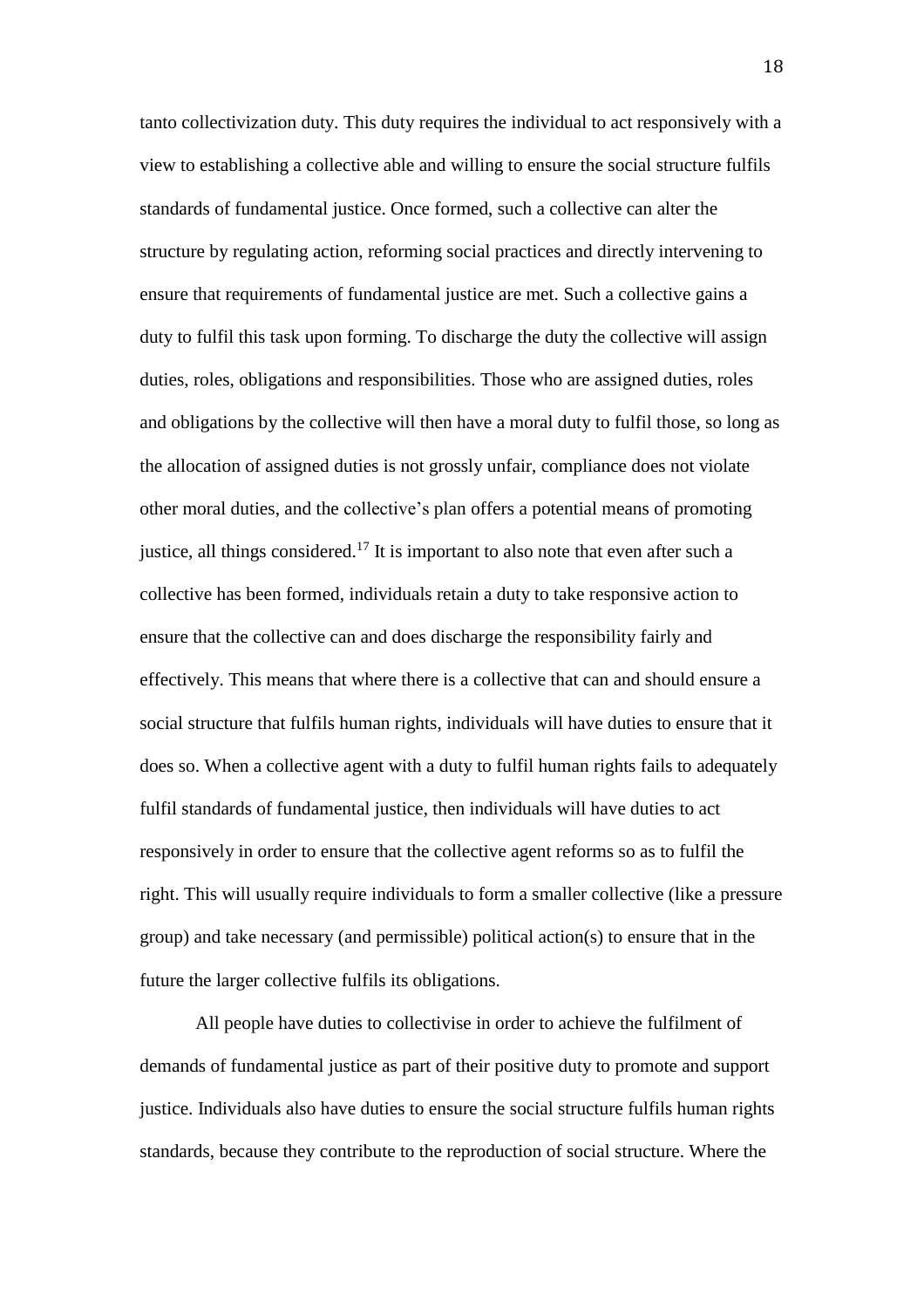social structure reproduced by individuals fails to meet human rights standards, those individuals have contributed to the reproduction of a structure that violates human rights. In such circumstances, individuals could avoid future contributions to this violation of human rights if they form a collective and act together to regulate behaviour or alter practices so as to avoid the future structural violation of these rights. Thus it could be argued that all capable people have duties to collectivise as a way of lowering the risk of their contributing in the future to the structural violation of the right.

Responsive action that aims at establishing and maintaining a collective capable of alleviating the structural violation of human rights increases the chance that a collective will be formed and maintained. If such a collective is formed and maintained it can reliably regulate action and take intervening actions to prevent the structural violation of human rights. Thus, responsive action aimed at establishing and maintaining such a collective is a *reasonable precaution* that those who contribute to social structures that violate human rights must take. If an agent takes such responsive action they will reduce the risk of the structural violation of human rights resulting from the aggregation of their own actions with those of others in the future. The idea of a precautionary duty to avoid future contributions to unjust social structures is something I have discussed at greater length elsewhere (Kahn 2014, 2016).

#### *Employers*

Employers and the individuals that are part of employer companies also have the positive and negative collectivization duties outlined above (provided they are the sort of agents that can have moral duties). Furthermore, their close connection to workers may mean they have additional moral reasons to work towards a social structure that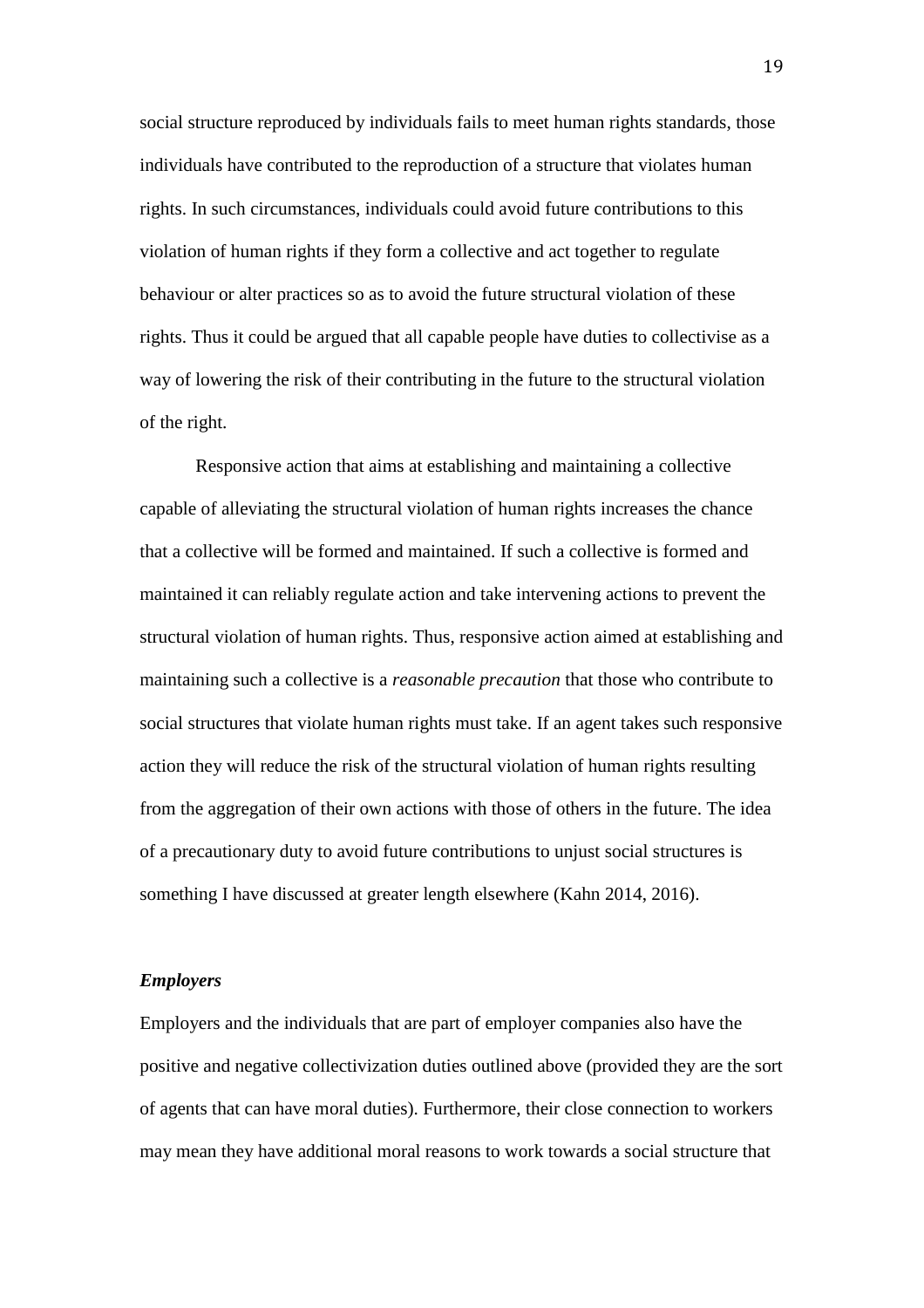secures workers' access to just and favourable working conditions and ensures their workers are not vulnerable to working under conditions that are not just and favourable.

In additions, such agents could have pro-tanto duties not to employ others on conditions that are not just and favourable. This duty is important and in most circumstances if agents fail to fulfil it they are at fault. However, it is important to recognise that there are circumstances (such as those discussed in the employer as primary duty bearer section above) in which failure to comply with this pro-tanto duty is permissible. In non-ideal conditions of significant injustice, persons and organisations will sometimes face a scenario where they have a choice between employing people on terms that are indecent or leaving them to face an even worse fate. In these conditions it is not clear they should be condemned if they employ individuals on terms that are not just and favourable. In non-ideal conditions this duty will be trumped by the need to improve the prospects of those who are extremely badly off.

# *Governments*

The structural approach recognises that state governments have duties to secure social structures of the kind outlined above within their territories as far as this is possible while fulfilling other urgent claims of fundamental justice, including reducing extreme poverty. Where current conditions make it unwise or impossible to immediately and unilaterally fulfil the right, state governments have duties to progressively realise the right by working with local, regional and global institutions and organisations to take steps to secure the structure required. These are collectivization duties: they require that state governments act responsively with a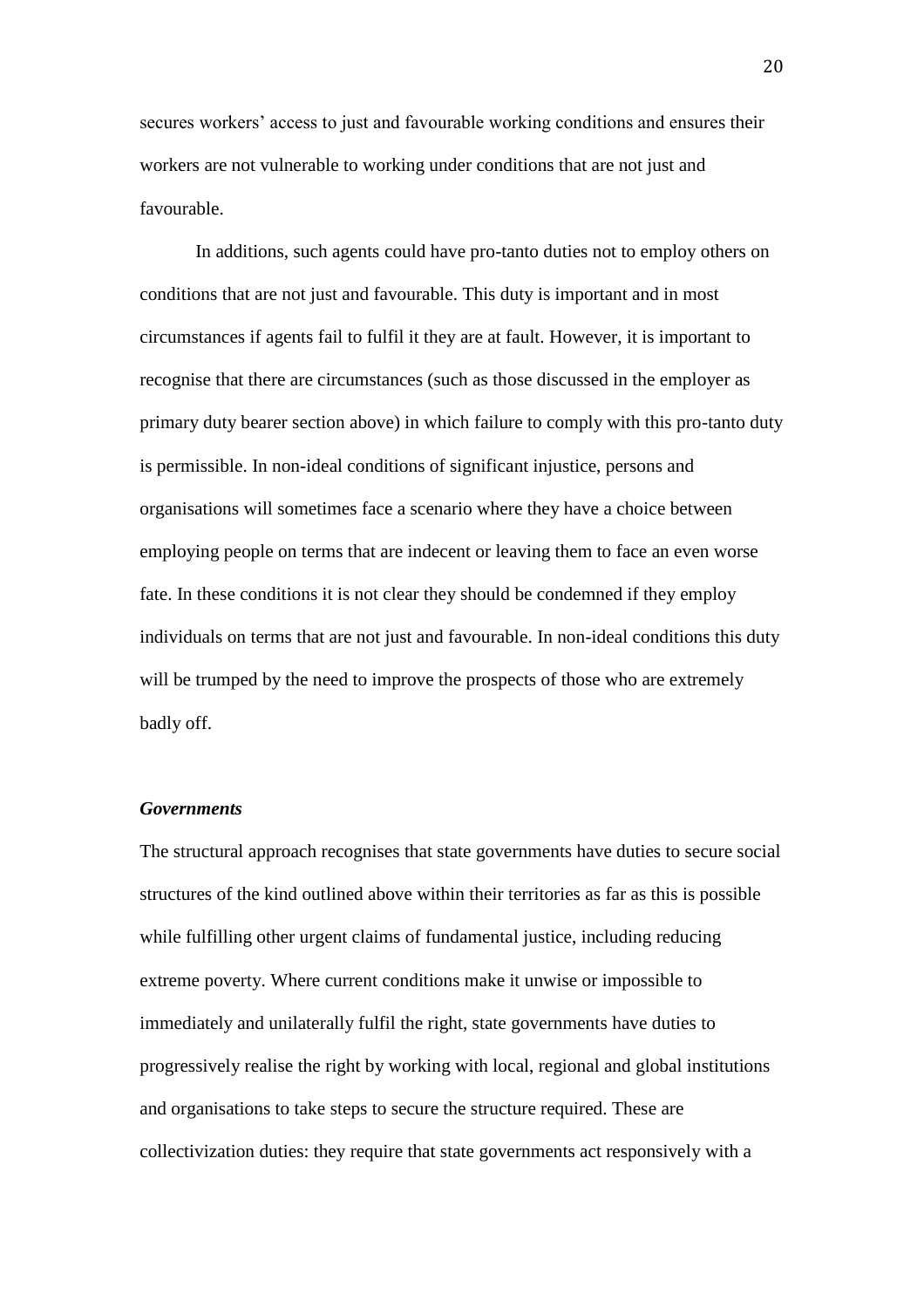view to establishing a broader collective willing and able to reform structure in such a way as to secure individuals from vulnerability to working under conditions that are not just and favourable. In current conditions of globalization this will require their collaborating with governments, international governance agencies and in some cases NGOS and multi-nationals.

#### *Summary of duties*

The structural approach understands people as having a legitimate claim not to live within a social structure in which they are vulnerable to accepting work on terms that are not just and favourable. With regard to this right, the account recognises a number of duties falling on different agents at different levels. All capable moral agent have duties to collectivise and secure the right in order to promote or maintain fundamental justice standards and as a precaution against contributing to future fundamental injustice. Governments (as agents formed via collectivization in order to secure justice) have a duty to secure the right immediately if they can responsibly do so, and if not, a duty to progressively realise the right collaborating with other governments and international institutions where necessary. It has been noted that effective collectivization to secure the right to just and favourable working conditions will involve the collective assigning and enforcing duties of various kinds, and that agents will have a moral duty to comply with these duties if doing so is morally permissible and the distribution of burdens and benefits is not grossly unfair. It has also been suggested that all agents have a pro-tanto moral duty not to employ others on conditions that do not meet the standards outlined in the right.

In order to complete this survey of duties that agents have with regard to the right to just and favourable working conditions understood as structural standards, we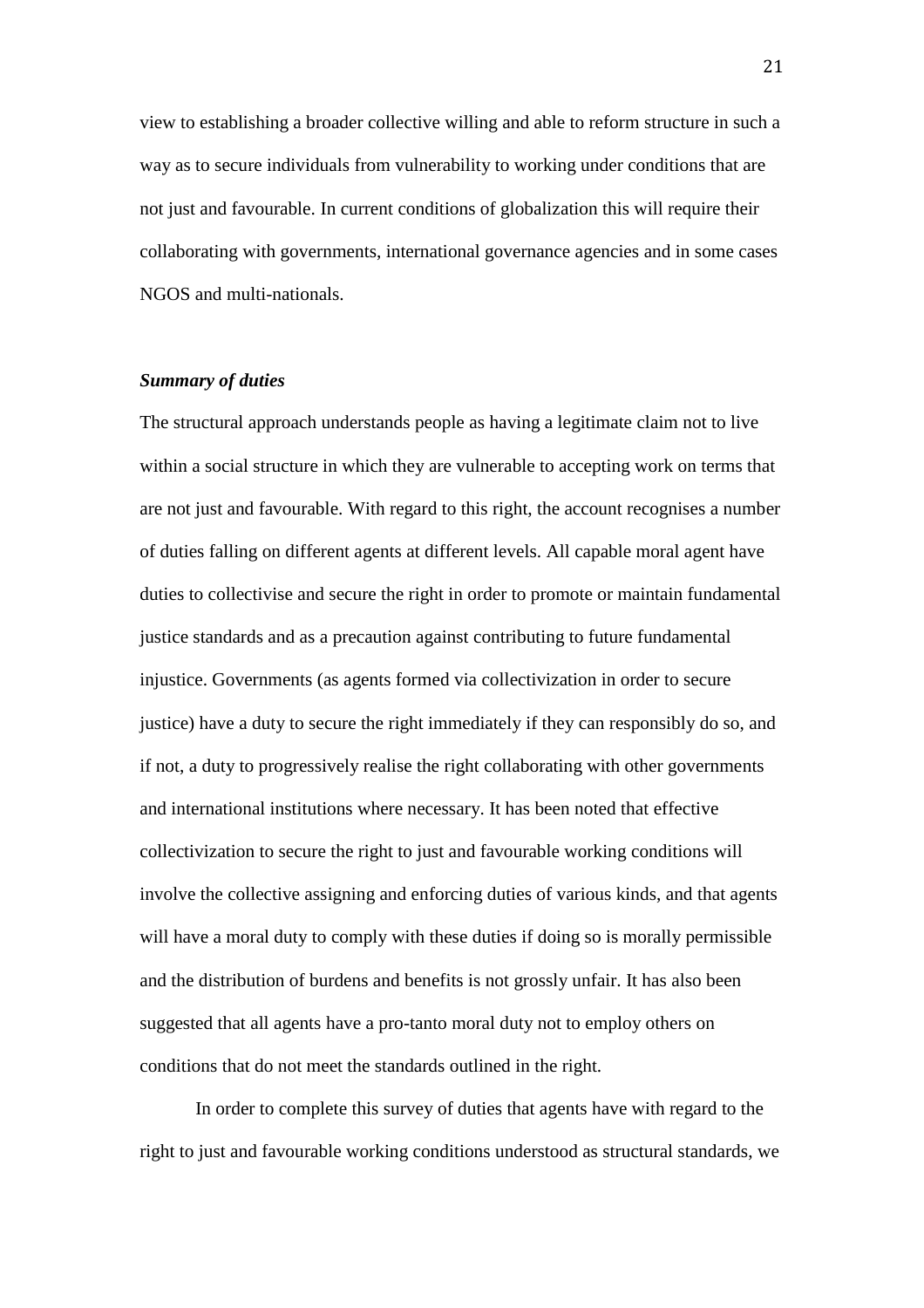should also note that all agents have a duty not to act in such a way as to increase individual's vulnerability to working under conditions that are not just and favourable either individually or as part of a collective. This rules out taking action to undermine governance institutions or norms that protect the right. It also rules out taking individual or collective action that alters policy or norms so as to increase the vulnerability of a sector of the population to working in conditions that are not just and favourable.

#### *Example*

I would like to conclude this section by offering a concrete example of individuals, governments, employers Trans-National Corporations and NGOs fulfilling collectivization duties to pursue the fulfilment of the right to just and favourable working conditions (understood structurally). The accord on fire and building safety in Bangladesh is an example of the sort of action recommended by the account of collectivization duties outlined in this paper. The accord is a legally binding agreement, brought about by trade unions in collaboration with the International Labour Organization, the Bangladesh Ministry of Labour and Employment, trans-national retailers, the Bangladesh Garment Manufacturers and Exporters Association and NGOs. It seeks to secure safe working conditions for garment workers in Bangladesh and is a great example of the sort of efforts that the theory here suggests are required (Evans 2014, Bangladesh 2017). The action involves the forming of a collective and the undertaking of coordinated action aimed at making a structural change that effectively improves the security of safe and healthy conditions for garment workers in Bangladesh and thus improves the fulfilment of the right to just and favourable working conditions for the Bangladeshi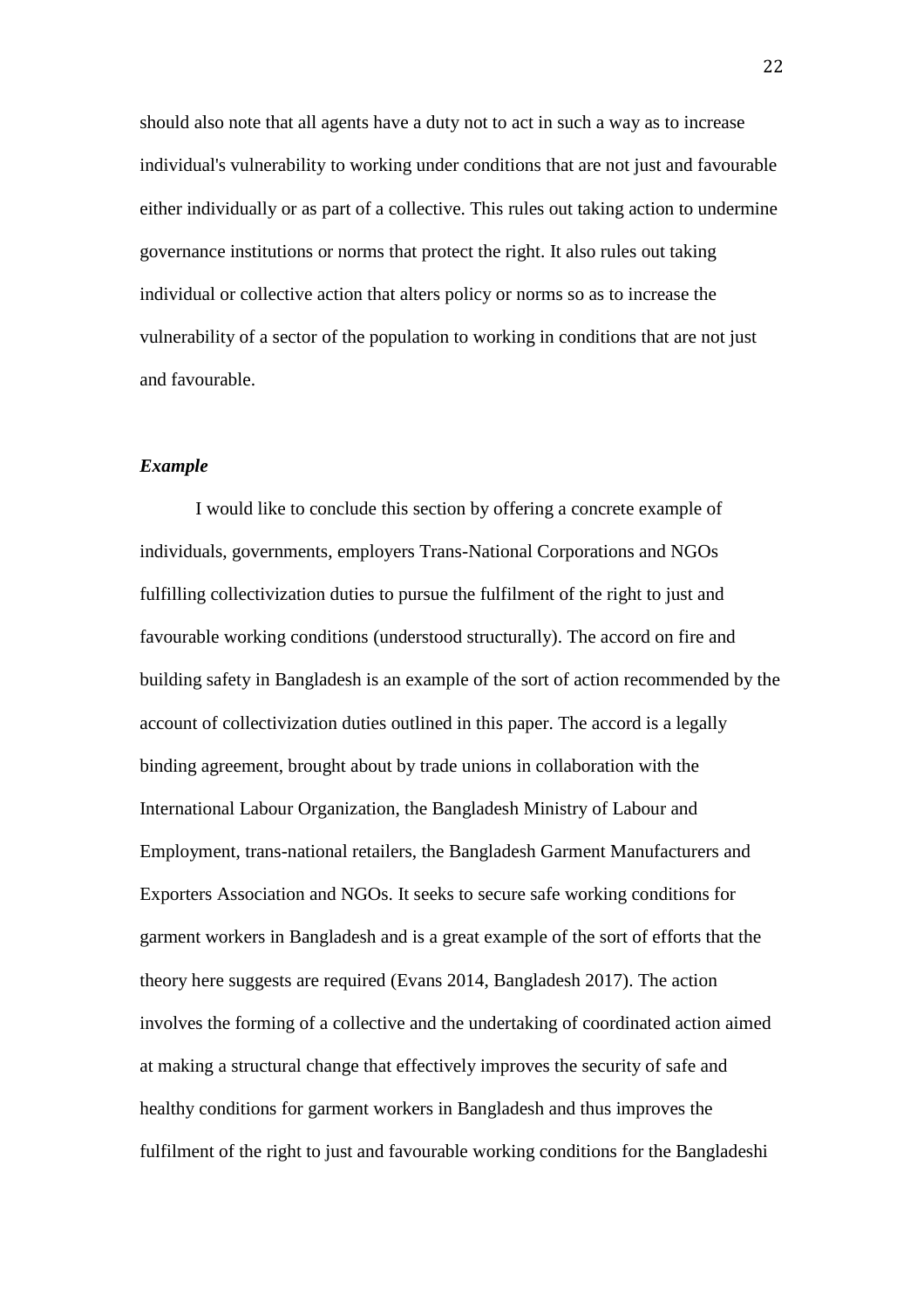working class. The initiative seeks to preserve the garment industry of Bangladesh and the jobs it creates while securing much better conditions in terms of health and safety. Consumers contribute to the structural change by supporting the NGOS that helped bring it about, utilising retailers that signed the agreement and boycotting those companies (Walmart and Gap) that source from Bangladesh but refused to join the accord. Those assigned duties under the accord gain moral duties to comply with its demands. The wider public gain duties to monitor the situation and take responsive action if the accord breaks down or is undermined.

#### **Is this really a matter of human rights?**

Understanding the right to just and favourable working conditions in structural terms involves rejecting the traditional account of human rights that specifies that they must be direct claims to action or omission made of identifiable agents. To such an approach it could be objected that since the 'right' identified is not a direct demand for action or omission by an identified agent it should not be identified as a *right* but should instead be acknowledged to be a goal for social policy (Cranston 1983, O'Neill 2005). <sup>18</sup> Critics could argue that the account of the human right to just and favourable working conditions articulated here does not fulfil the distinct normative role that the term 'right' plays in moral analysis. They could insist that we reserve the term 'right' for direct claims to action or forbearance owed to a particular individual and thus reserve the term 'human right' for identifying valid and urgent claims to action or omission that all contemporary persons can make of identifiable agents.

So long as it is acknowledged that not all of the urgent priorities of justice owed to every individual are human rights then there is nothing internally inconsistent with this way of understanding the situation. However, I would argue against such an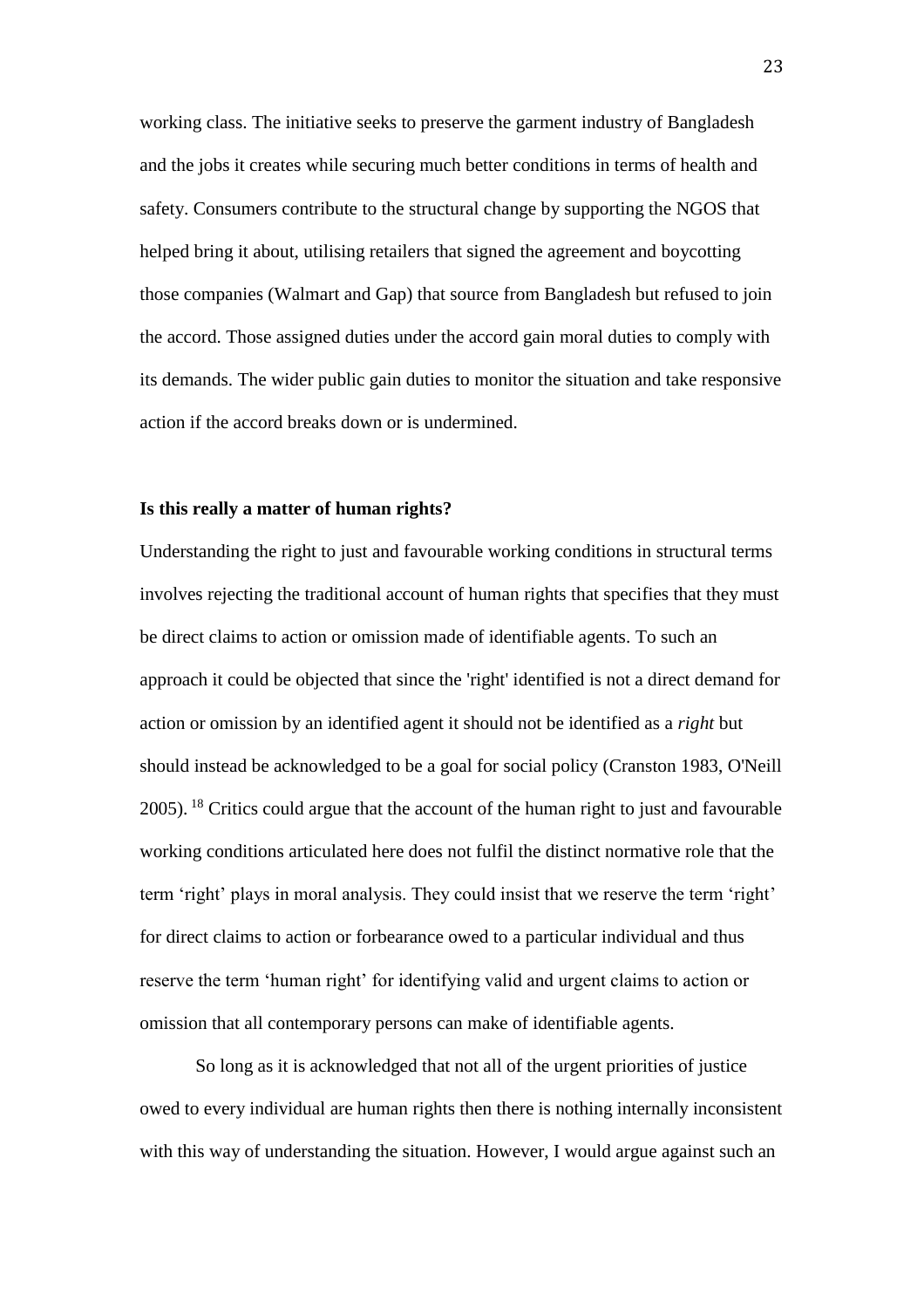approach as follows. At present the concept of a 'human right' is often used to identify the most important demands of fundamental justice that are urgently owed to every contemporary individual. These rights are widely understood to take priority over demands of justice that are not human rights issues. In such a context, restricting the list of human rights to those that can be formulated as valid claims to direct action of forbearance from identifiable agents for all contemporary individuals is problematic. Doing so forces us to identify only concerns that can be achieved for all through unilateral action or omission by existing agents as being fundamental and taking priority. It would be a mistake to assume that only that which can be achieved by unilateral action by existing agents can be an urgent requirement of fundamental justice owed to every contemporary individual. To do so would be to arbitrarily relegate to a lower level any claims that in current circumstances require collectivization to be achieved. This creates a status-quo bias and condemns those living under governing institutions that lack power due to internal or external constraints to having lesser rights.

To avoid the arbitrary prioritisation of those requirements of justice that do not require collectivization to be achieved, we must either expand the understanding of a human right to go beyond direct claims on existing agents to action or forbearance, or admit that human rights should not trump all other concerns of justice – and thus accept that human rights do not cover all the urgent requirements of fundamental justice owed to individuals. Given the prevalent use of the term 'human rights' in current public discourse and existing human rights practice, it seems to me preferable to embrace a broader understanding of what can be a human right in order to allow the inclusion of primarily structural claims that require collectivization to be met for all agents in current conditions.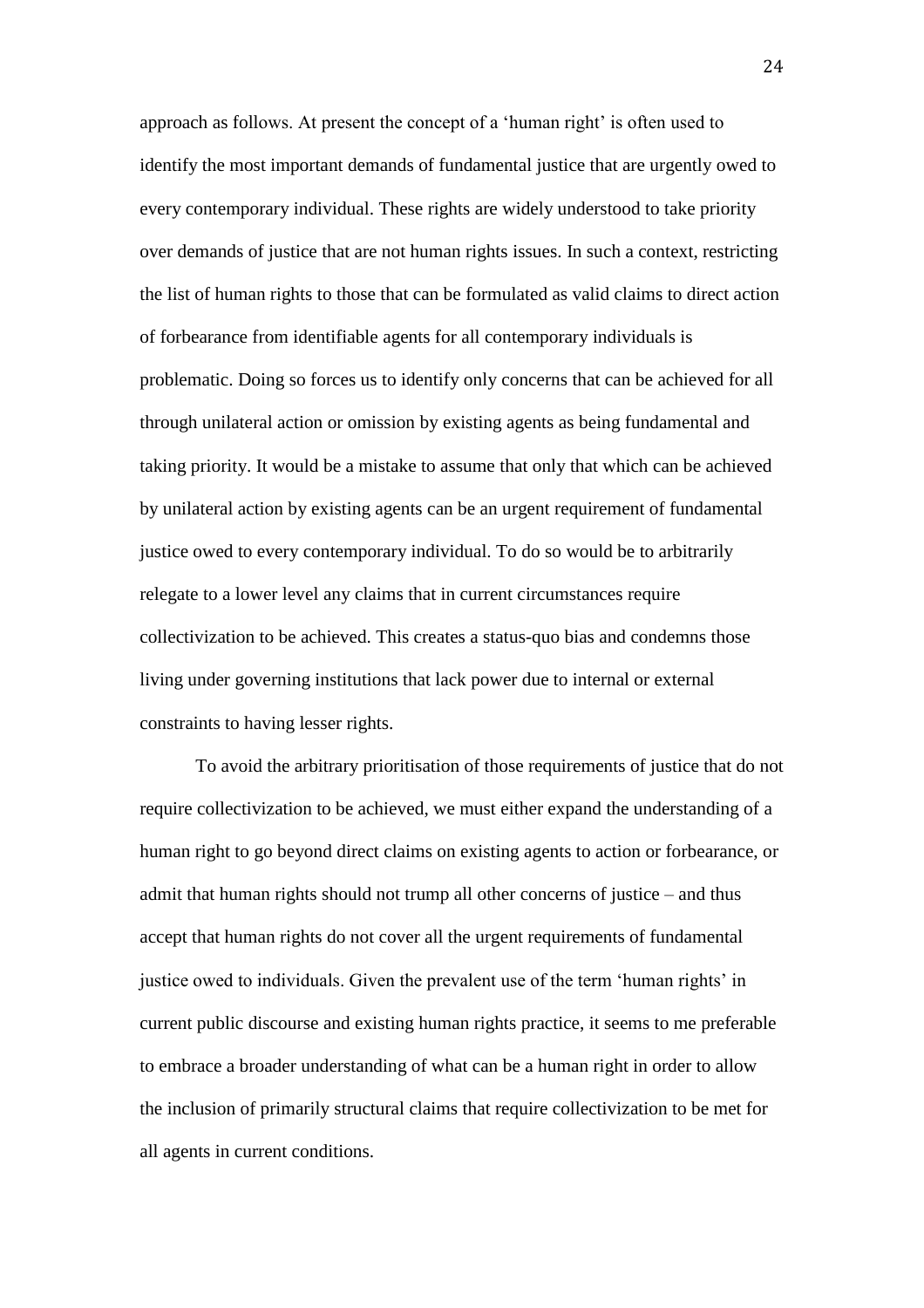# **Conclusion**

The structural approach to the right to just and favourable working conditions identifies the right as requiring that no agents be in a social position in which they are vulnerable to working in conditions that are not just and favourable. Thus, it recognises the right as identifying minimum conditions that the social structure must meet for every person as a matter of fundamental justice. It takes the question of what duties agents have to promote the fulfilment of requirements of fundamental justice as a secondary question. However, it does recognise that identifying something as a requirement of fundamental justice affects the moral duties of persons, governments and organisations.

The account outlined above is controversial in its disconnection of rights from duties. According to the structural account, it is not individual rights that justify the imposition of individual duties. Rather, it is the sum total of all human rights that justify all the duties to collectivise and secure them. This is a radical departure from traditional accounts of human rights. However, this approach is in keeping with the contemporary use of the term 'human rights' to identify a series of internationally recognised demands of justice owed to individuals.

The structural account is also controversial in that it does not identify the primary role of human rights as being to protect individuals from collectives. It suggests that human rights are just as much about protecting individuals from social forces as they are about protecting individuals from powerful collectives. It recognises that essential dignity and fundamental interests need to be secure not just from the intentional actions of powerful collectives but also from aggregative harms that emerge from individuals' actions (Kahn 2014). By acknowledging this fact, the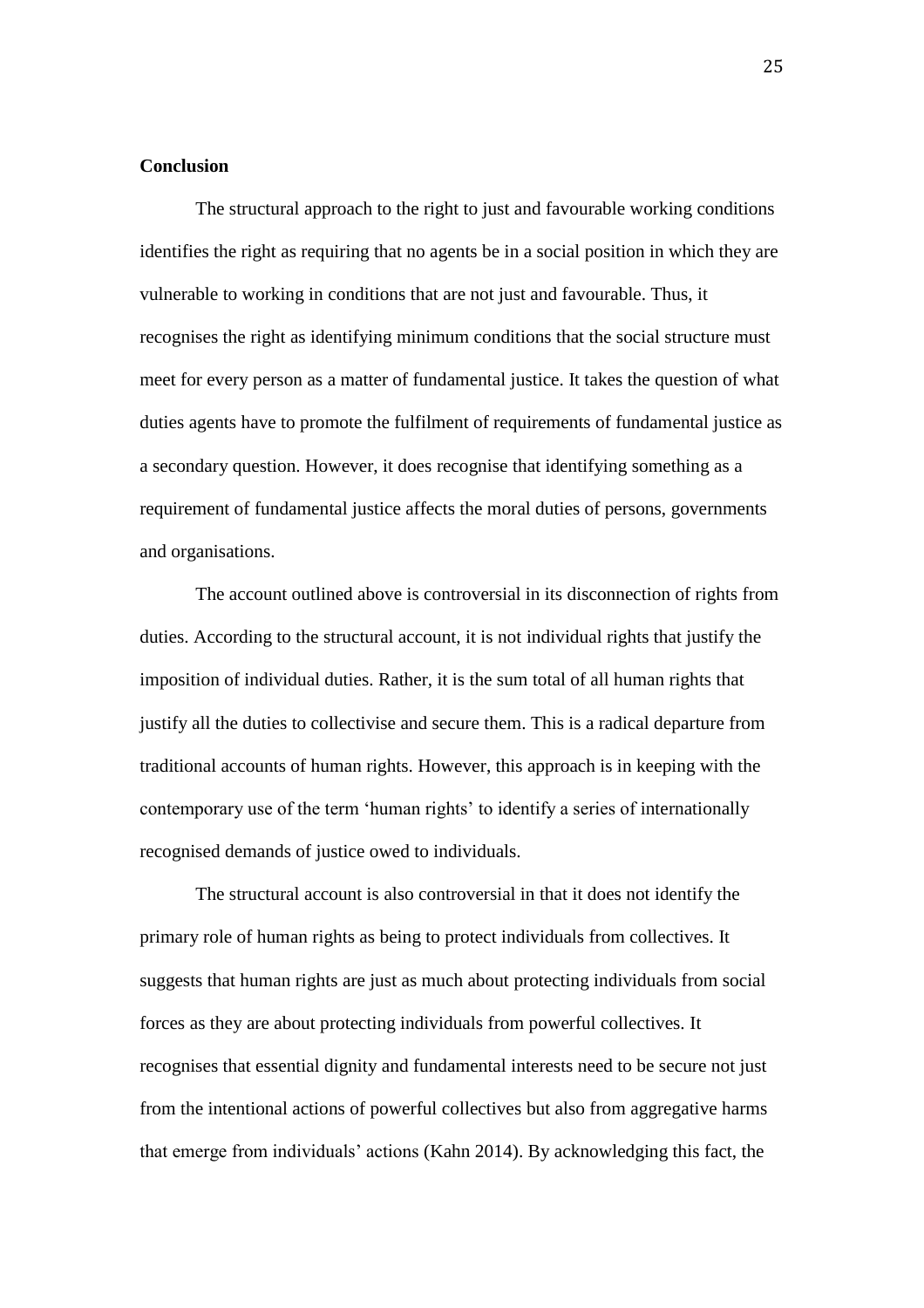account avoids a bias towards only protecting individuals' fundamental interests and essential dignity from powerful collective agents.

The key advantage of the structural approach over the traditional claim-based approach to the right to just and favourable working conditions is that it outlines a right that can exist even in non-ideal conditions where there are sectors of the population that could benefit from employment under conditions that do not meet basic standards. In these conditions there can still be a right to a social structure in which low-skilled workers are no longer in such a position. By understanding the right in this structural way we formulate a fundamental claim of justice that all contemporary individuals can make that is not vulnerable to the economic objections outlined in this paper.

Furthermore, the validity of this demand is not dependent on the abilities of existing governing arrangements. In fact the right can be used to criticise these arrangements and demand change. The right is limited not by existing governance arrangements but by what existing agents can reasonably be expected to achieve through collectivization. This means that workers across the world can be identified as having a right to just and favourable working conditions in contemporary times. This right is neither impossible nor unreasonable when understood as primarily outlining a standard that the social structure must meet as a matter of fundamental justice.

#### **Acknowledgements**

The ideas for this paper began during a fellowship from the Justitia Amplificata center for advanced studies funded by the German Research Foundaton (DFG). The development of the ideas was aided discussions at a workshop on labour market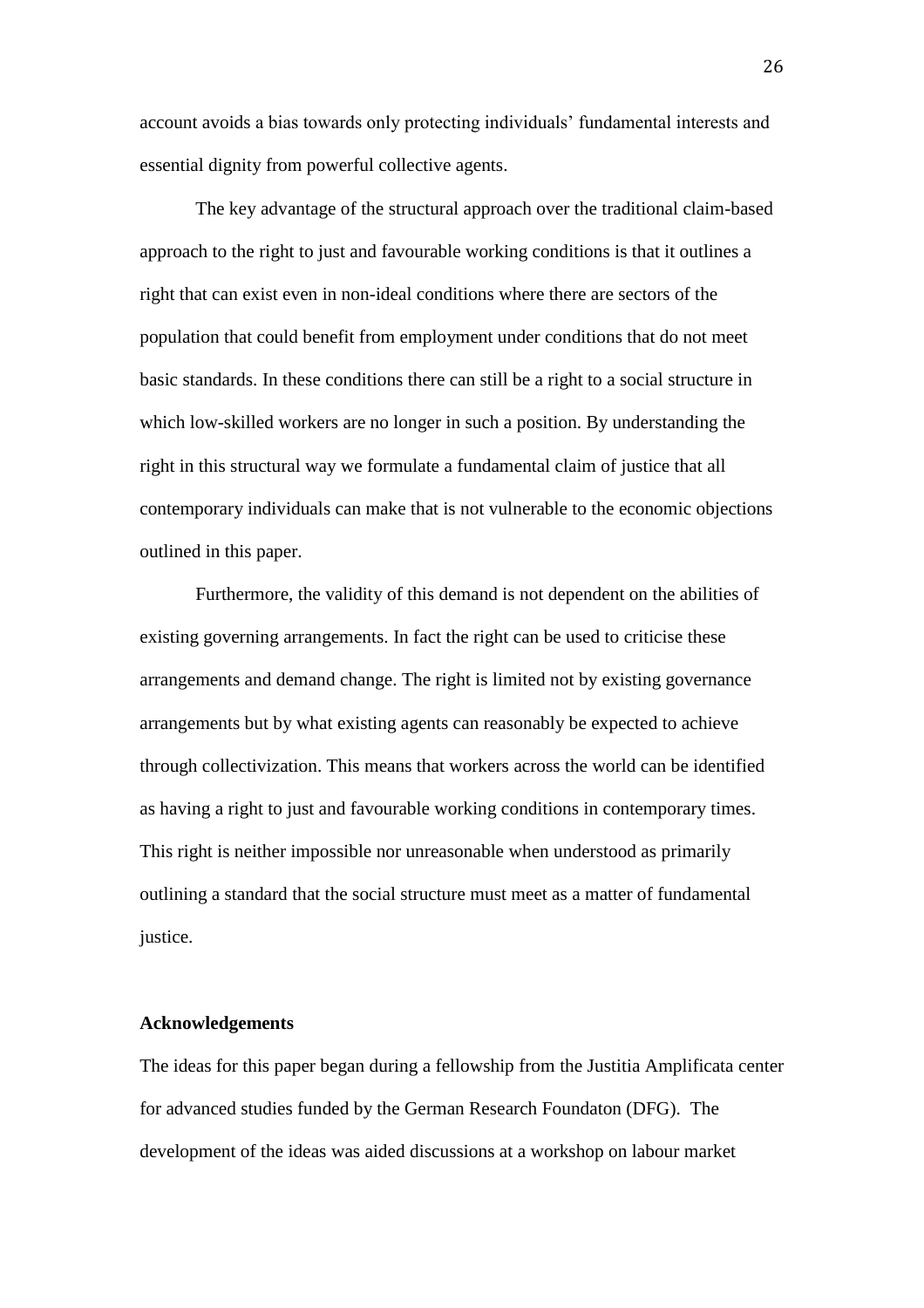injustice at Newcastle University sponsored by the Society of Applied Philosophy, the ECPR general conference in Prague, a panel at ECAP in Munich and discussions of the paper in Warwick, Manchester, UCL, Frankfurt, Munich, York and with colleagues in Durham. Many kind people helped me with useful questions and comments on early drafts, I am particularly grateful to Matt Matravers, Andrew Walton, Lisa Herzog, Elizabeth Ashford, Jesse Tomalty, James Christensen, Adam Slavny and Christopher Woodard for their feedback. I am also grateful for the insightful comments offered by two anonymous referees at CRISPP and the encouragement and support of the editor Professor Richard Bellamy.

#### **Disclosure statement**

No potential conflict of interest was reported by the author.

#### **Notes**

 $\overline{a}$ 

- 1. Pogge's prioritisation of 'official disrespect' and concern for what is *coercively imposed* moves his final account away from seeing rights as outlining conditions that social structure (broadly construed) must fulfil.
- 2. This paper focuses on aspects of the ICESCR that concern securing adequate conditions of work rather than ensuring fairness in treatment relative to others (equal pay for equal work and equality of opportunity for promotion). The choice is not made because the demands concerning non-discrimination are less important; rather it is because it is rights to a decent standards that can be criticised on the basis that a duty to provide such things cannot reasonably be claimed at this time in all places. The argument against fairness requirements being fulfilled at this time is less plausible.
- 3. The use of the term 'favourable' in the ICESCR implies that the required working conditions go beyond the minimal standards required in order to avoid undermining the fundamental interests or essential dignity of those who work for a living. However this is misleading, as the conditions outlined in the convention can plausibly be understood as being required in order to avoid undermining workers' fundamental interests or essential dignity in contemporary societies.
- 4. O'Neill (2005) suggests that for there to be a human right it must be the case that for each human every other person is a duty-bearer. However, there is no need for the duties must be universal. What really matters is that the claims are universal: that every contemporary human can make them. My interpretation of the claimability requirement is more demanding than that suggested by Jesse Tomalty (2014) who only requires that rights have a direction and an object.
- 5. He also objects that workers' rights cannot be human rights because not all humans are workers. However, as this paper outlines, we can formulate the rights to just and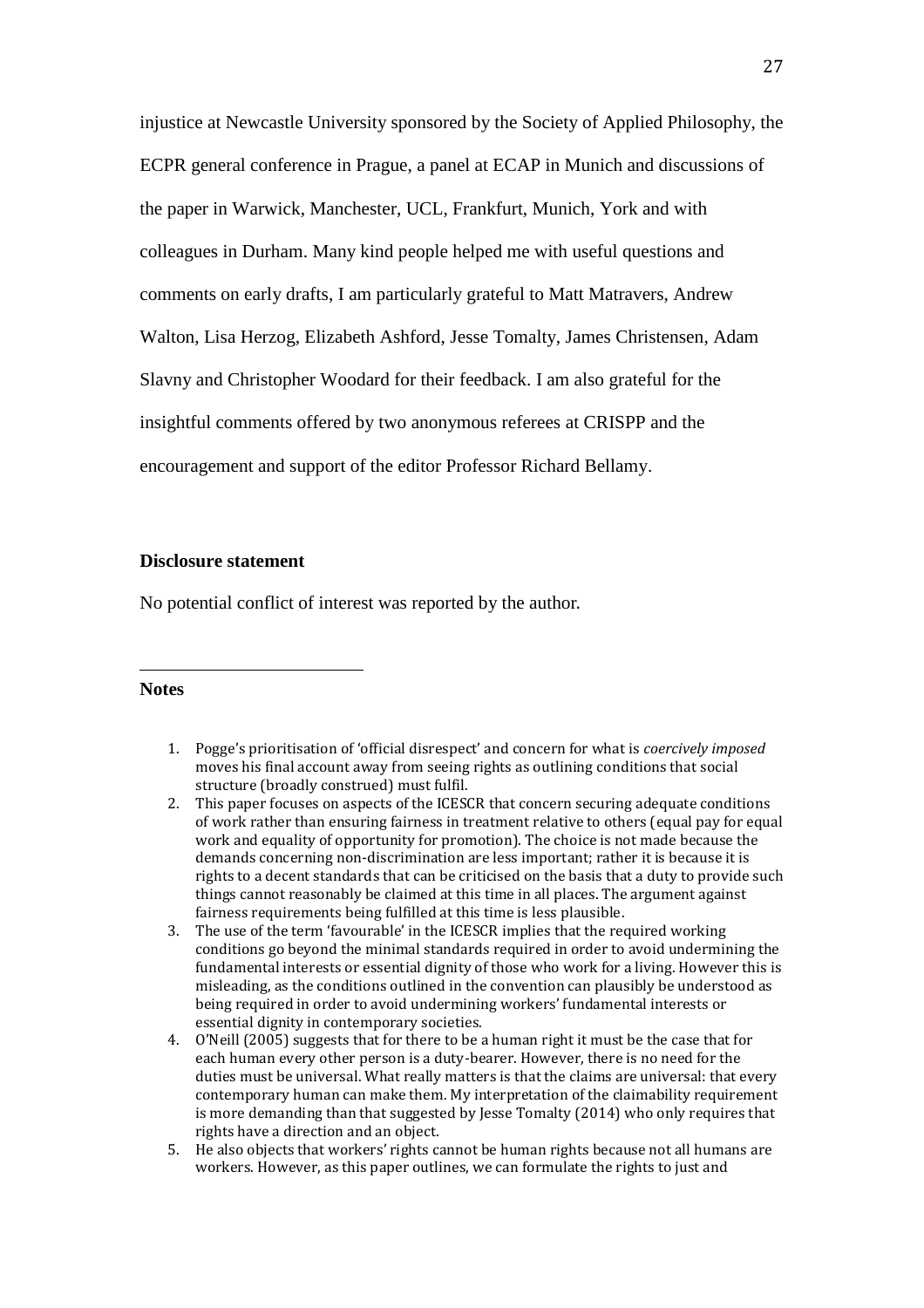favourable working conditions in such a way that avoids this issue by identifying it as a right not to be employed under conditions that are not just and favourable.

6. Cranston (1983) appears to adopt this understanding in his critique of many purported human rights as 'impossible', as discussed above.

 $\overline{a}$ 

- 7. This understanding of the economics of the situation can be disputed. There is research that suggests that labour regulation and union activity have positive outcomes for the poor even in industrialising countries (Freeman 2009). Some suggest that, in fact, developing countries can adopt higher wages without undermining development or lessening investment. Rather than engaging with this empirical dispute I will assume that the economists who warn against the immediate imposition of strict labour standards by governments in poorer states are correct, and explore whether this gives us reason to dismiss the idea that there can be a human right to just and favourable working conditions. I explore whether a philosophical account of the right can survive such a critique.
- 8. In keeping with this way of dealing with difficulties regarding claimability, Collins (2016) has suggested that there is a human right to socio-economic *consideration* rather than a human right to subsistence.
- 9. Alternatively, we could reject the economic analysis offered above and insist that state governments can fulfil the right to just and favourable working conditions in current conditions while developing their economies and reducing poverty. We can then retain an account of the right as a direct claim on state governments.
- 10. For a rejection of the agency condition for duty-bearers and an account of the global population as duty-bearer in spite of its lack of agency, see Wringe (2010).
- 11. One response for those wishing to rescue human rights from the traditional claim-based approach is to recognise rights as interests that are sufficient to ground moral duties. This approach weakens the traditional account of the logic of rights by not requiring that rights always result in a duty compliance with which cannot be excused and the fulfilment of which constitutes the fulfilment of the right. According to such an account, the duties that result from a right can change depending on the circumstances. This approach must defend itself from the worry that it reduces human rights to significant human interests and thus makes the term 'right' redundant. For further discussion see Cruft (2012) and Tomalty (2014).
- 12. Henry Shue's (1996) proposal that a right provides a rational basis for a justified demand that the actual enjoyment of the substance of a right be socially guaranteed against standard threats shares some elements in common with the structural interpretation outlined here. The structural approach suggests that the right primarily requires that the substance (just and favourable working conditions) should be socially guaranteed from standard threats.
- 13. This is in keeping with the idea that domination is unjust even when the dominated do not suffer interference because a dominus chooses not to exercise their power in ways that harm or restricts them (Pettit 1997, Young 2011).
- 14. By a fundamental commitment I mean a core part of an individual's motivational set that they hold as key to living a good life. According to this definition an individual can still be vulnerable to accepting work under conditions that are not just and favourable when work is available under just and favourable conditions if that work requires engaging in practices to which they are fundamentally opposed.
- 15. For further discussion see Ronzoni (2016).
- 16. Collins' account shares some of the features of Virginia Held's account (1970) of responsibilities that can fall on a random collective. Held expresses a similar idea to Collins, but instead of distinguishing collectivization duties she identifies the aggregate as having a responsibility. This approach is more controversial than Collins' because it involves assigning responsibility to a non-agent.
- 17. This to some extent reflects Ronald Dworkin's complex account of associative duties (1986). Dworkin lays out how individuals gain specific duties based on their nonvoluntary membership of associations so long as those associations meet certain standards. This section also draws to some extent on the work of Collins and Lawford-Smith (2016) regarding the transfer of duties to states but differs from their account in some respects.
- 18. An anonymous reviewer helpfully brought this worry to my attention.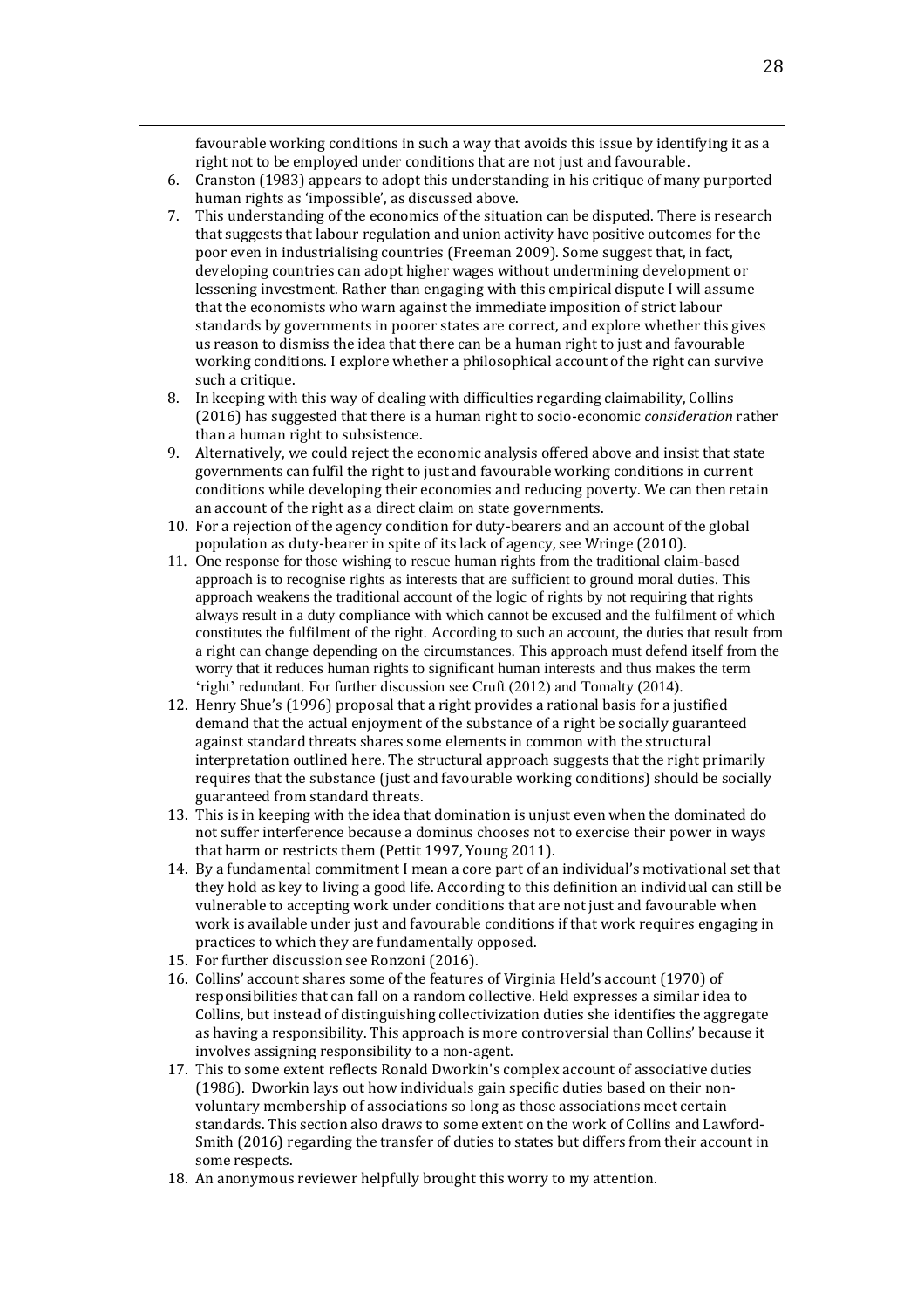# **Notes on contributor**

 $\overline{a}$ 

*Elizabeth Kahn* is currently an assistant Professor in Political Theory at the University of Durham School of Government and International Affairs. Her research centres on questions of social injustice and political action. She is currently working on a monograph for Routledge on the topic of global social injustice and collectivization duties.

#### **References**

Accord on Fire and Building Safety in Bangladesh, 2017. *About the accord* [online]. Available from: http://bangladeshaccord.org/about/ [Accessed 20 December 2017].

- Ashford, E., 2006. The inadequacy of our traditional conception of the duties imposed by human rights. *Canadian journal of law and jurisprudence*, 19 (2), 217–235.
- Ashford, E., 2007. The duties imposed by the human right to basic necessities. *In*: T. Pogge, ed. *Freedom from poverty as a human right: who owes what to the very poor?* Oxford: Oxford University Press, 183–218.
- Associated Press, 2013. Bangladesh ends search for collapse victims; final toll 1,127' *USA Today* 13 May 2013. Available from: https://www.usatoday.com/story/news/world/2013/05/13/bangladesh-to-endsearch-for-collapse-victims/2154753/ [Accessed 12 January 2018].
- Busse, M., 2002. Do labour standards affect comparative advantage in developing countries? *World development*, 30 (11), 1921–1932.
- Collins, S., 2013. Collective duties and collectivization duties. *Australian journal of philosophy*, 91 (2), 231–248.
- Collins, S., 2016. The claims and duties of socioeconomic human rights. *Philosophical quarterly*, 66 (265), 701–722.
- Collins, S. and Lawford-Smith, H., 2016. The transfer of duties: From individuals to states and back again. *In* M. Brady and M. Fricker, eds. *The epistemic life of groups: Essays in the epistemology of collectives.* Oxford: Oxford University Press, 150-172.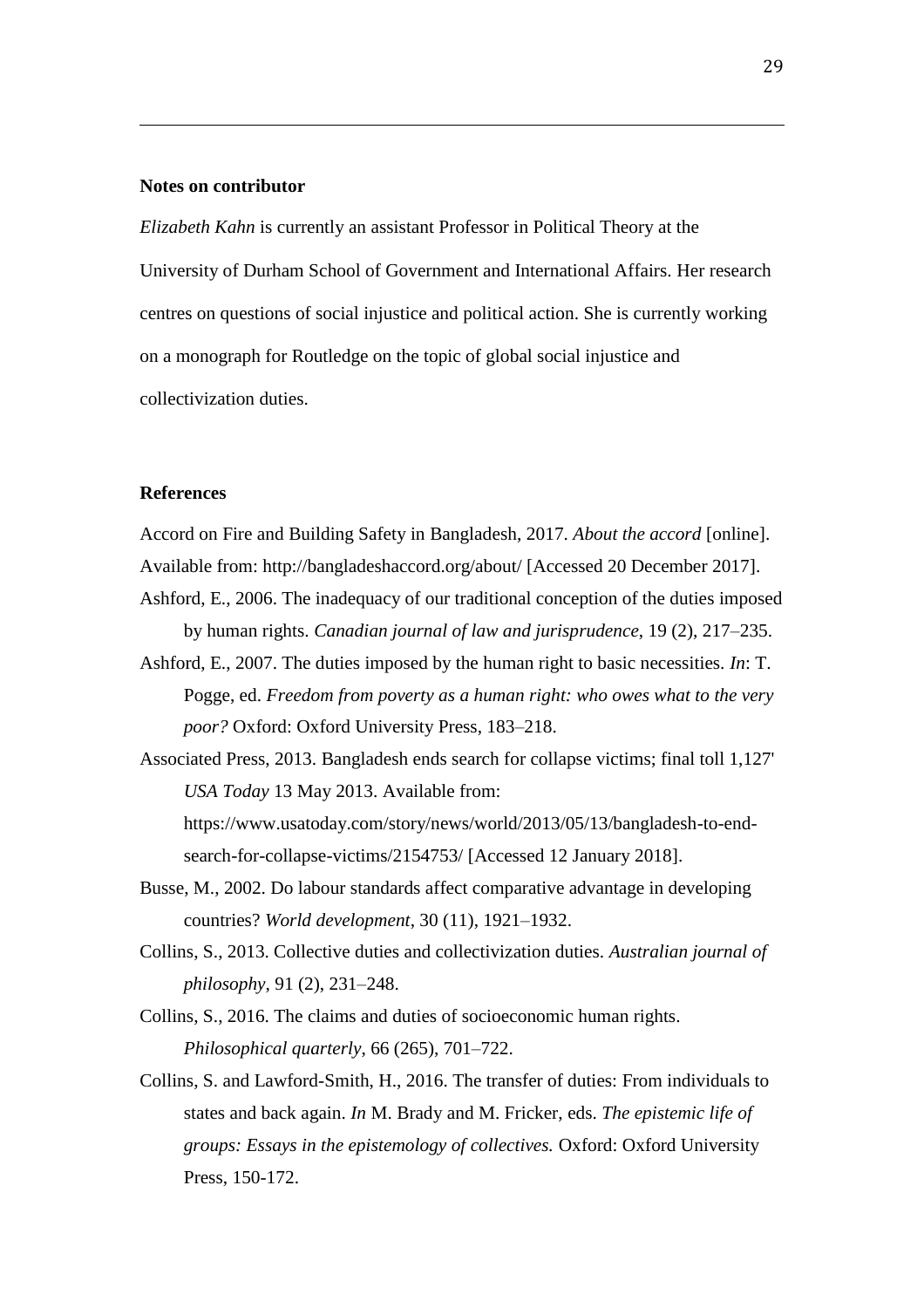Cranston, M., 1983. Are there any human rights? *Daedalus*, 112 (4), 1–17.

 $\overline{a}$ 

- Cruft, R., 2012. Human rights as rights. *In* G.H. Ernst and J.C. Heilinger, eds. *The philosophy of human rights: contemporary controversies*. Berlin: De Gruyter, 129–158.
- Dworkin, R., 1986. *Law's empire*. Cambridge, MA: Harvard University Press.
- Evans, B.A., 2014. Accord on fire and building safety in Bangladesh: an international response to Bangladesh labor conditions. *North Carolina journal of international law* 40 (2), 597–627.
- Fair Labor Association, 2012. *Fox conn investigations report* [online]. Available from:

http://www.fairlabor.org/sites/default/files/documents/reports/foxconn\_investig ation\_report.pdf [Accessed 20 December 2017].

- Freeman, R.B., 2009. Labour regulations, unions, and asocial protection in developing countries: market distortions or efficient institutions? NBER Working Paper No. 14789. Cambridge, MA: National Bureau of Economic Research.
- Held, V., 1970. Can a random collection of individuals be morally responsible? *Journal of philosophy*, 67 (14), 471–481.
- Hohfeld, W.N., 1913. Some fundamental legal conceptions as applied in judicial reasoning. *Yale law journal*, 23 (1), 16–59.
- International Labour Organization, 2013. Global wage report 2012/2013: wages and equitable growth. Geneva: International Labour Office.
- International Textile and Garment Workers Federation, 2011. *An overview of working conditions in sportswear factories in Indonesia, Sri Lanka and the Philippines* [online]. Available from: https://www.ituc-

csi.org/IMG/pdf/ITGLWFSportswearReport2011.pdf [Accessed 21 December 2017].

- Isaacs, T., 2011. *Moral responsibility in collective contexts*. New York: Oxford University Press.
- Julius, A. J., 2003. Basic structure and the value of equality. *Philosophy and public affairs*, 31 (4), 321–355.
- Kahn, E., 2014. The tragedy of the commons as an essentially aggregative harm. *The journal of applied philosophy*, 31 (3) , 223-236.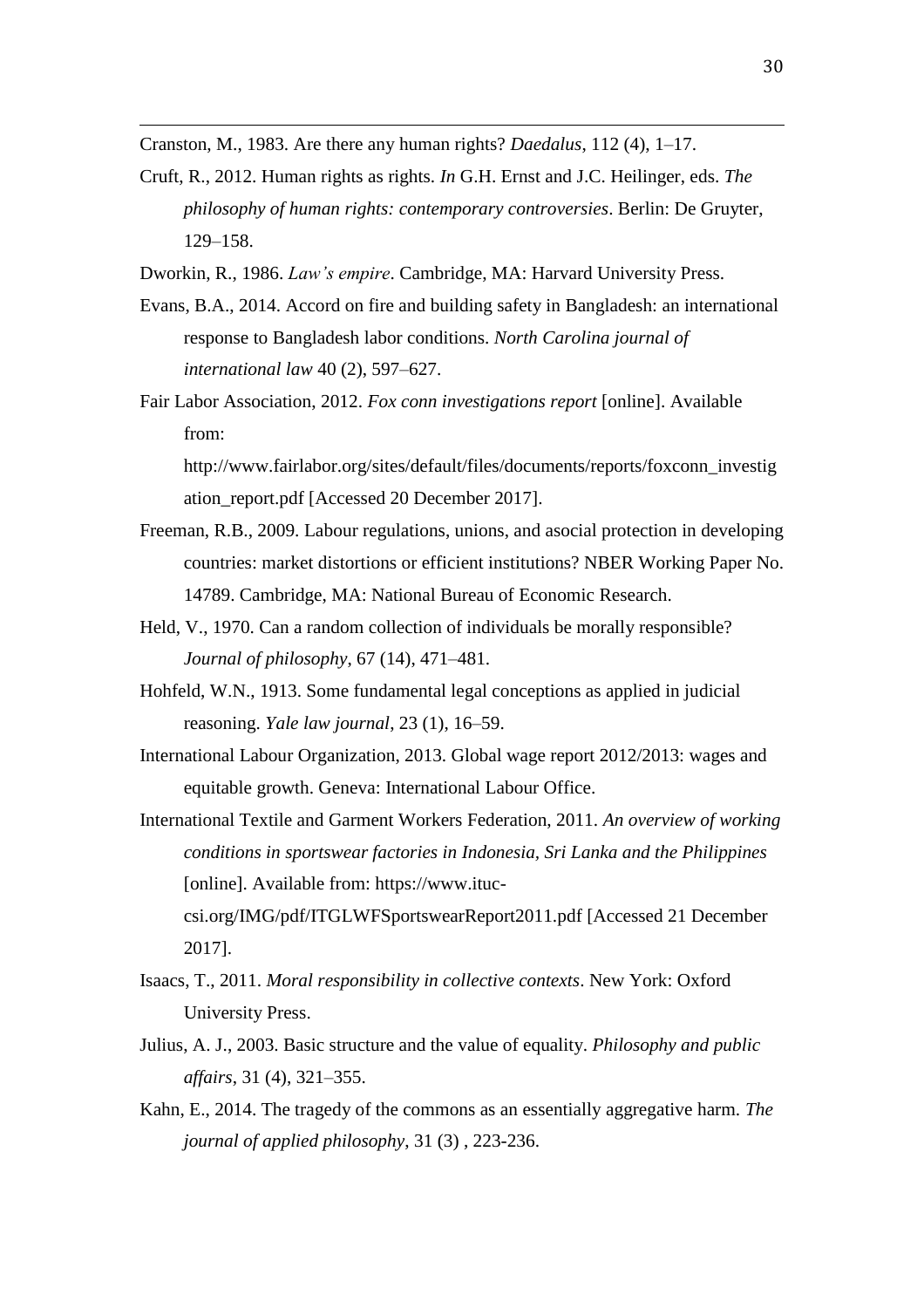Kahn, E., 2016. Poverty, injustice and obligations to take political action. *In* H.P. Gaisbauer, G. Schweiger and C. Sedmak eds. *Ethical Issues in Poverty Alleviation.* Austria: Springer, 209-224.

 $\overline{a}$ 

- Krugman, P., 1999. In praise of cheap labor: bad jobs at bad wages are better than no wages at all. *In*: P. Krugman, *The accidental theorist: and other dispatches from the dismal science*. London: Penguin, 80–86.
- Macaskill, W., 2015. *Doing good better: effective altruism and a radical new way to make a difference*. London: Guardian Faber Publishing.
- McKeown, M., forthcoming. Iris Marion Young's social connection model of responsibility: clarifying the meaning of connection. *Journal of social philosophy*.
- O'Neill, O., 2005. The dark side of human rights. *International affairs*, 81 (2), 427– 439.
- Pettit, P., 1997. *Republicanism: a theory of freedom and government*. Oxford: Oxford University Press.
- Pogge, T., 2008. *World poverty and human rights: cosmopolitan responsibilities and reforms*. Cambridge: Polity Press.
- Pogge, T., 2010. *Politics as usual: what lies behind the pro-poor rhetoric*. Cambridge: Polity Press.
- Portes, A., 1994. When more can be less: labor standards, development, and the informal economy. *In*: C.A. Rakowski, ed. *Contrapunto: the informal sector debate in Latin America*. Albany, NY: State University of New York Press, 113–131.
- Rawls, J., 1972. *A theory of justice*. Oxford: Clarendon Press.
- Ronzoni, M., 2016. Global labour injustice: a critical overview. *In*: Y. Dahan, H. Lerner and F. Milman-Sivan, eds. *Global justice and international labour rights*. Cambridge: Cambridge University Press, 26–52.
- Shue, H., 1996. *Basic rights: subsistence, affluence, and U.S. foreign policy*. Princeton, NJ: Princeton University Press.
- Standing, G., 2005. Why basic income is needed for a right to work. *Rutgers journal of law and urban policy*, 2 (1), 91–102.
- Taylor, C., 1985. The concept of a person. *In*: C. Taylor, *Philosophical papers*, vol. 1. Cambridge: Cambridge University Press, 97–114.